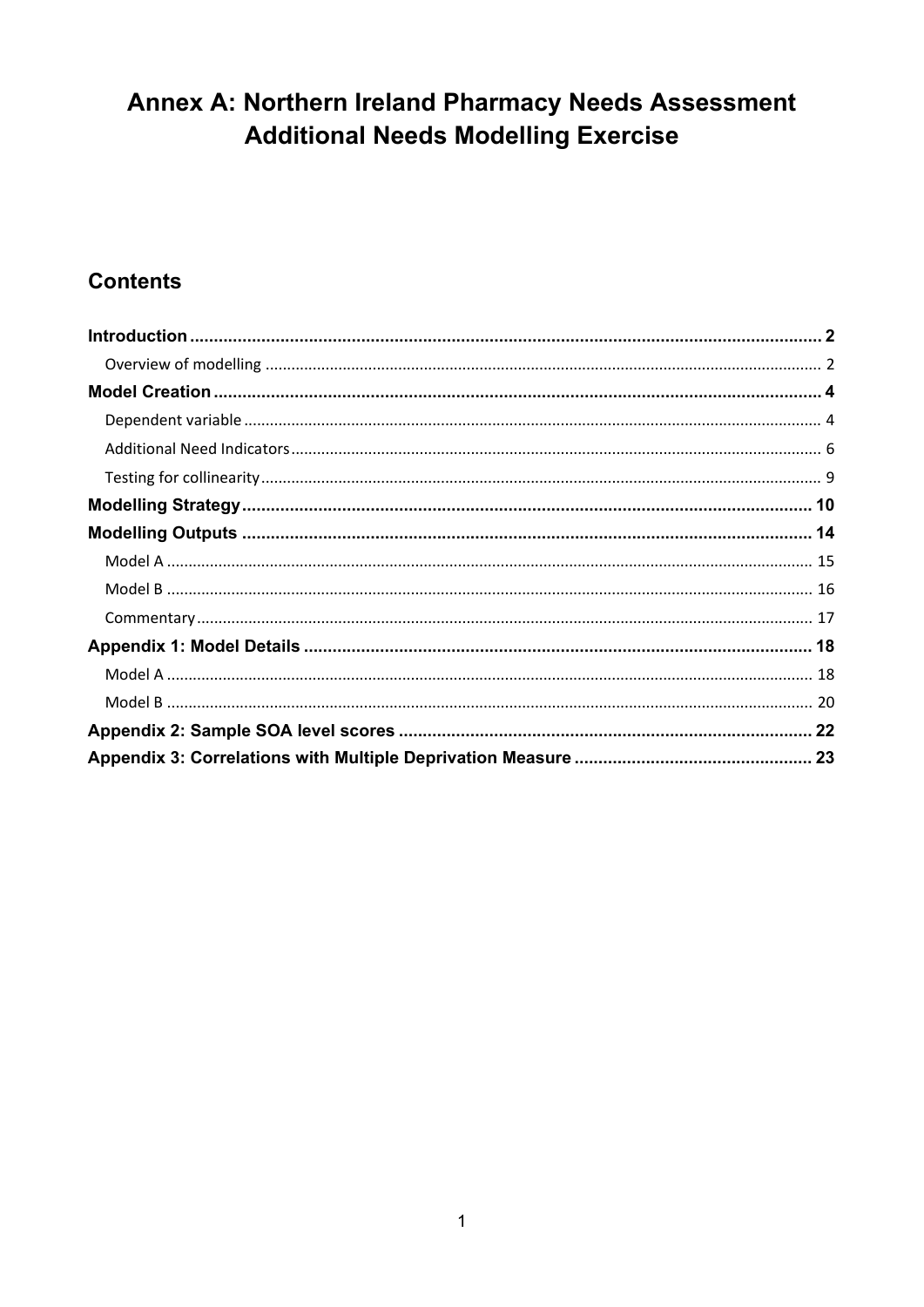## <span id="page-1-0"></span>**Introduction**

The additional needs component of the Pharmacy Needs Assessment (PNA) sought to estimate the level of pharmaceutical need across Northern Ireland which was over and above that associated with population, age and gender.

Additional needs explain why populations of similar size and demographic structure can have differing levels of demand for pharmacy services. They encompass factors such as morbidity, deprivation and other socio-economic factors.

They cannot be measured directly but their impact can be estimated using statistical modelling. This modelling involves the analysis of known pharmacy demand against a range of factors which might in combination act as proxies for additional need.

The additional needs modelling work for the PNA was undertaken by independent statisticians seconded from the Northern Ireland Statistics and Research Agency (NISRA) to the Business Services Organisation (BSO).

### <span id="page-1-1"></span>**Overview of modelling**

The additional needs models were produced by using multiple linear regression modelling to identify a relationship between a pharmaceutical demand measure or *dependent variable* and a range of indicators across varying domains e.g. morbidity, deprivation, health status etc. (*independent variables*).

The demand measure for the modelling is based upon prescription item dispensing that is constructed to exclude the age and gender demand that will already have been captured in the age gender adjustment.

The additional need modelling was conducted at Super Output Area (SOA) level using weighted least squares regression. This approach was adopted to ensure that undue weight was not given to less populous SOAs<sup>[1](#page-1-2)</sup> within the model because dispensing activity in such SOAs exhibits greater variability. The weighting applied relates to SOA population.

The regression also includes a number of supply variables relating to the availability and accessibility of health services in an area. These can have a distortive impact on dispensing volumes and can mask the actual level of additional need in an area. This affect is negated within the final model by substituting a Northern Ireland average for the individual SOA values.

<span id="page-1-2"></span>l <sup>1</sup> Individual SOAs contain between 400 and 6000 people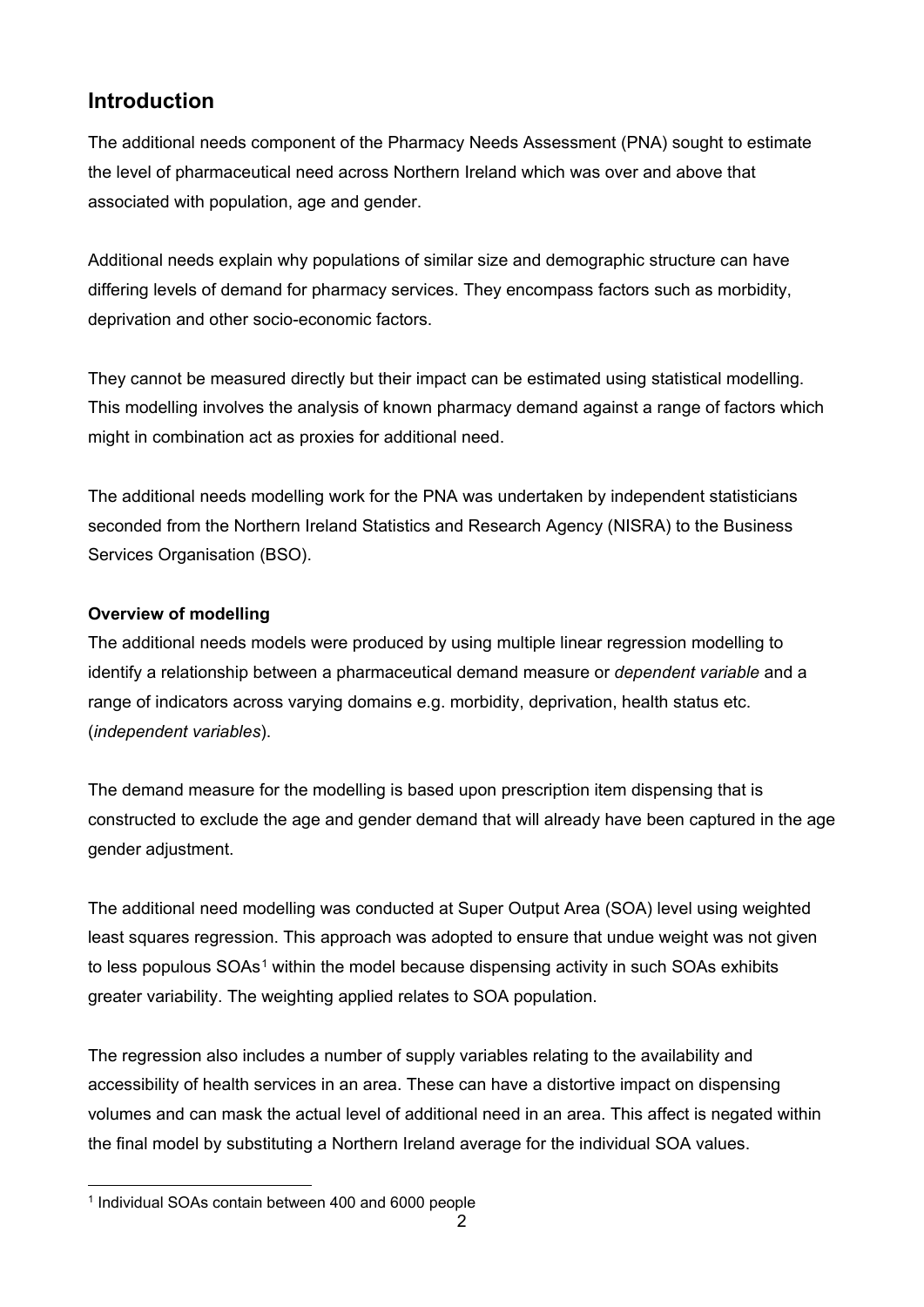Finally, there are a handful of dummy variables, which relate to intangible characteristics which may influence dispensing activity within an area such as its Local Commissioning Group or geographical classification. In the current modelling exercise, these were negated in the final model through omission as they were considered to be masking real need.

It was important to ensure that the final additional needs model could be easily understood by all stakeholders. Statistical models tend to link the dependent variable with a large number of variables, some of which contribute little to the model and some of which have counterintuitive mathematical relationships with the dependent variable.

This was addressed through the simplification of the original models using an iterative approach, which involved the gradual removal of those factors which had a minimal or counterintuitive impact on the overall model.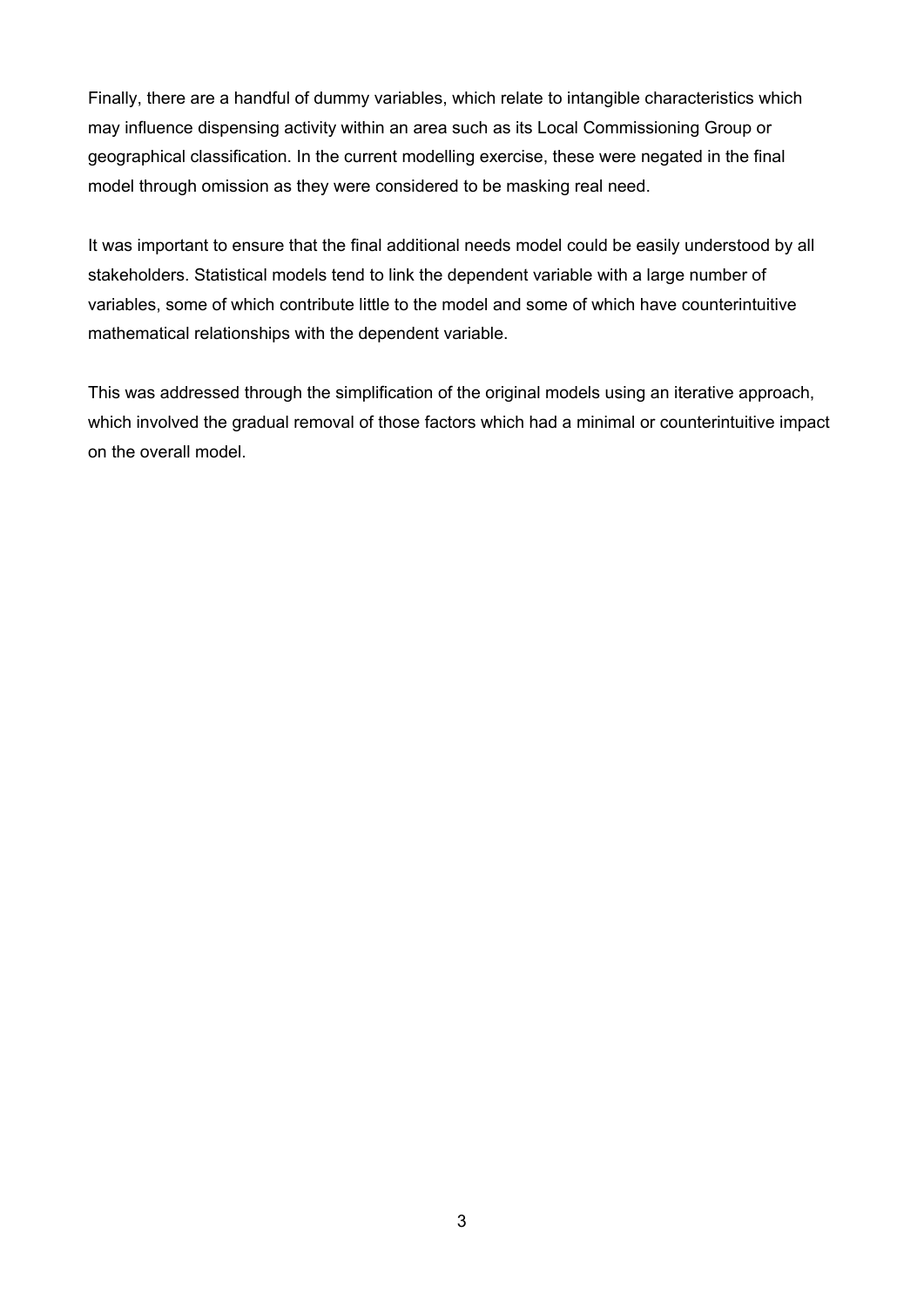## <span id="page-3-0"></span>**Model Creation**

#### <span id="page-3-1"></span>**Dependent variable**

The first stage of the process involved the creation of a dependent variable which could be used as the basis of the subsequent linear regression.

For the purposes of additional needs modelling, this dependent variable had to be a measure of pharmaceutical demand at SOA level. The requirement for an SOA-based measure stemmed from the need to incorporate the final model into an overall composite measure of pharmaceutical need.

The main source of activity within community pharmacy is prescription dispensing and through further consideration and consultation it was decided that dispensing volumes would be a good proxy indicator of overall pharmacy service demand.

A database of dispensing activity for 2019/20 was produced using data from FPS Pharmaceutical Payments system matched to patient attributes (such as age, sex and SOA) using Health and Social Care number data.

It was not possible to match all prescriptions to patient attributes due to limitations of the automated prescription scanning processed by FPS Pharmaceutical Services, which means that HCN data is not always captured. It was possible though to achieve a match for around 90% of all items dispensed. On reviewing these rates and with this high match percentage, this was confirmed to be a representative sample of prescriptions dispensed in 2019/20.

A demographic profile of each SOA was then built up using the latest available mid-year population estimate (June 2019) and GP registration information from the National Health Application and Infrastructure Services system.

#### *Age/Sex adjustment*

This profile formed the basis of the age/sex adjustment. The process sought to level the playing field for all SOAs by creating a standardised population which reflected differences in dispensing relative to age and sex.

The process began with the calculation of item weights for 16 age and sex groupings covering the entire population of Northern Ireland. These weights were calculated with reference to a benchmark comprising the age/sex group with the fewest items dispensed per head of population.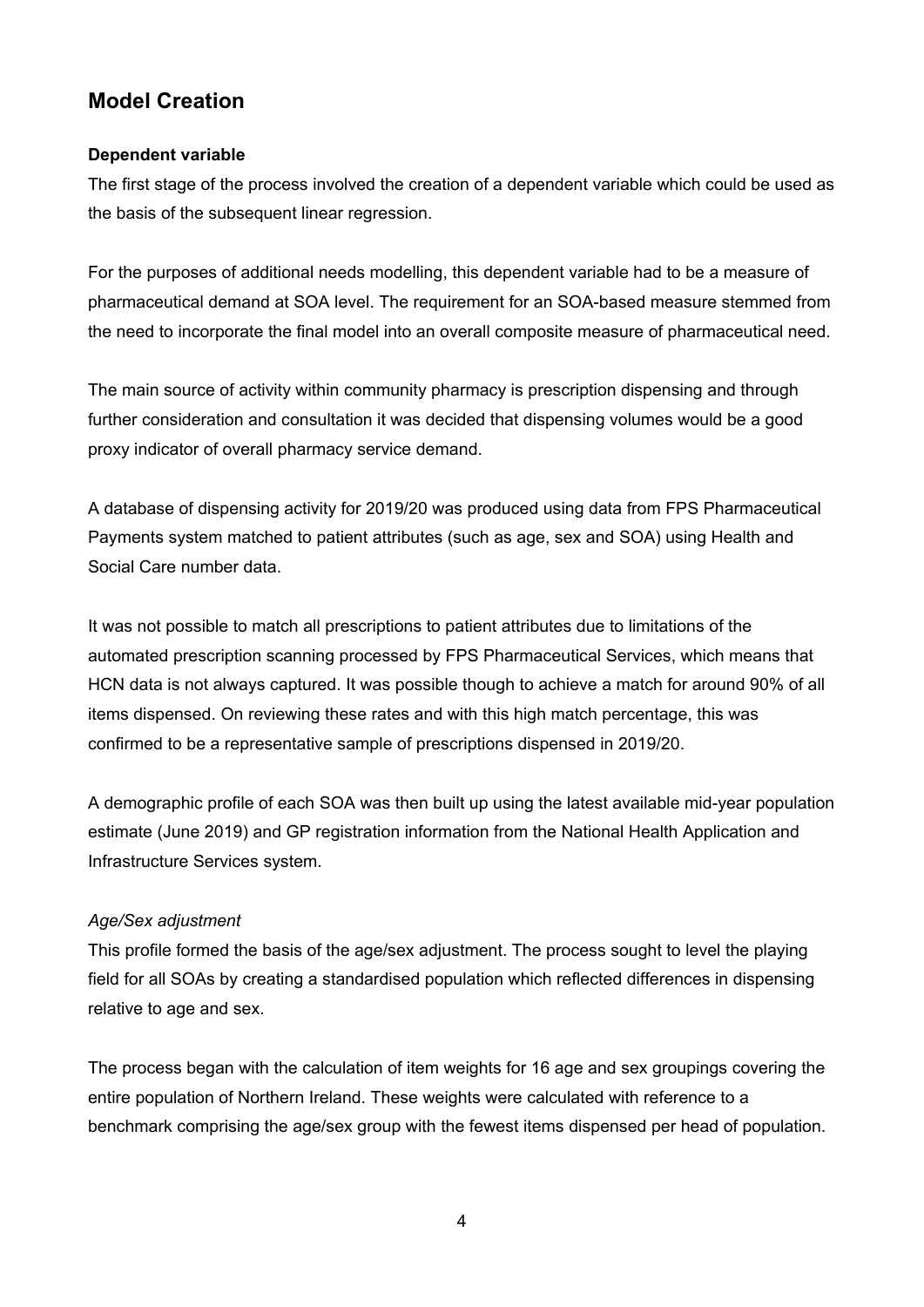In this case, the benchmark group was females aged between five and 15. Their level of dispensing was assigned a weighting of 1.0. All other age/gender groupings were then expressed in relation to this benchmark e.g. a group whose dispensing per head was twice that of the benchmark would have a weight of 2.0.



**Age/Sex Weighting by Population Group**

|             | 0-4 | $5-15$ | 16-24 | 25-44 | 45-59 | 60-64 | 65-74 | 75+  |
|-------------|-----|--------|-------|-------|-------|-------|-------|------|
| Female      | 1.3 |        |       |       |       | 11.5  | 13.9  |      |
| <b>Male</b> | 14  |        | 1.3   |       | 5.9   | 10.2  | 13.2  | 20.0 |

#### **Figure 1: Age/Sex weighting used in creation of dependent variable**

As can be seen from the information above, the weighting for both sexes tended to increase with age. The highest weight (21.7) related to females aged 75 and above.

The weighting was then applied to SOA population data so that a female in the 5-15 group counted as a single person while, for example, a female aged 75 and above would be counted as 21.7 people. This was done for all age/sex groups within an SOA and summed. This allowed SOA dispensing rates per person to be calculated (by dividing the age/sex weighted population by the crude population) which could be expressed on a basis which was independent of age and sex.

The final stage of the process involved indexing the individual SOA dispensing rates per person in relation to the Northern Ireland average.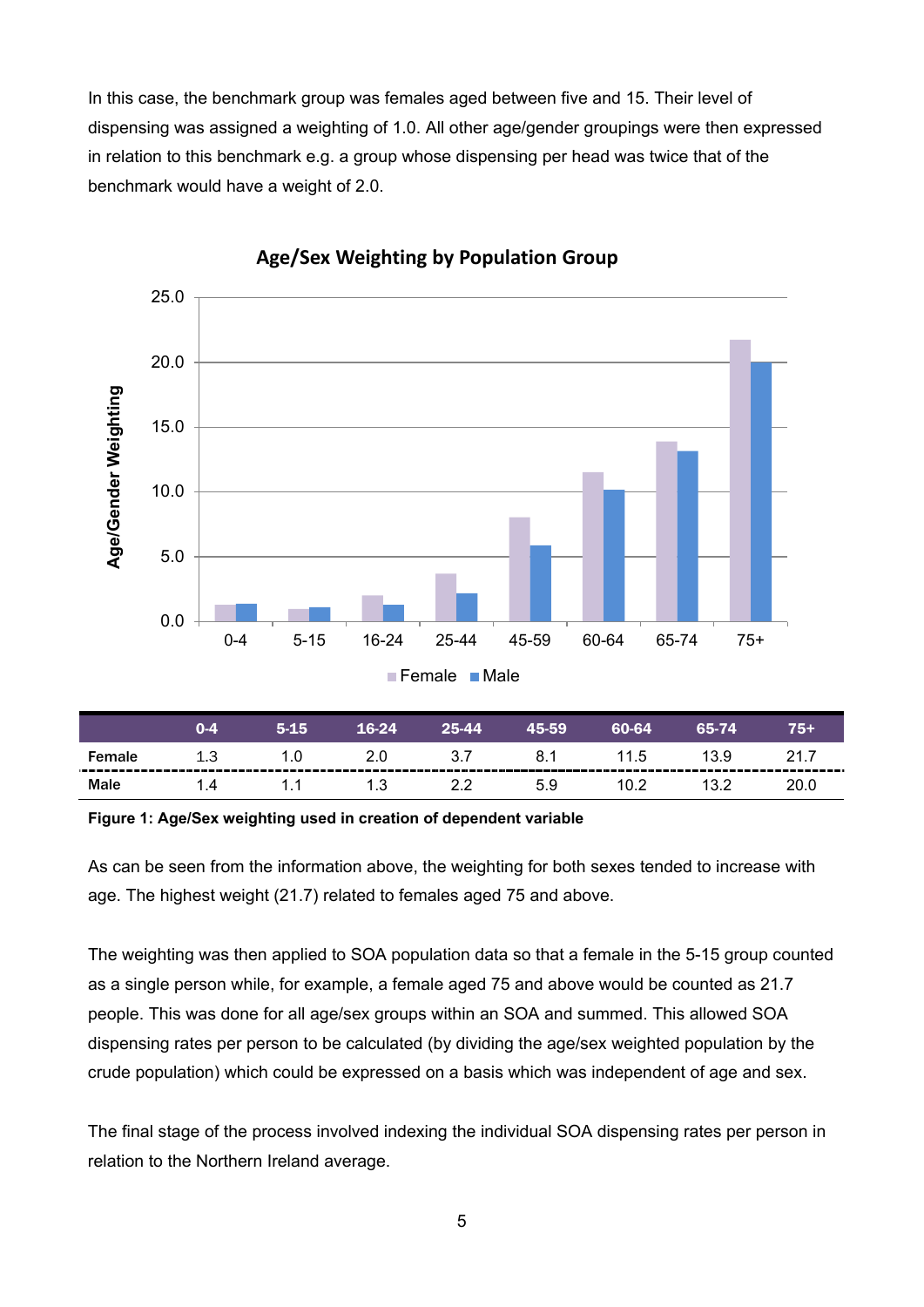#### <span id="page-5-0"></span>**Additional Need Indicators**

The modelling process also makes use of a range of independent, supply and dummy variables. There are many potential variables and the field was initially narrowed using a number of criteria:

#### *1. The measures had to be available at SOA level*

This was a pre-requisite so the final measure could align with the remainder of the PNA.

#### 2. *The measures had to be intuitive*

This meant that there had to be a clear logical basis for their inclusion.

#### *3. The measures had to be as current as possible*

This was necessary so that the model could provide the most accurate picture available of additional needs across Northern Ireland. In practice, measures which were last updated prior to 2017 were generally avoided. There were, however, some statistics which are only measured as part of the Census and so it was necessary to utilise data from 2011.

#### 4. *The measures should be based on publicly available data*

Given the importance of pharmaceutical services, it was felt that it was important to provide maximum transparency concerning the additional needs model and its construction.

#### 5. *The measures should be updatable*

This criterion was intended to ensure that the model could be refreshed as required.

During the selection process, 58 potential variables which could act as proxies for additional need were identified. A summary of these variables by date and type is provided below.

|                          | <b>Data Year</b> |      |      |      |              |
|--------------------------|------------------|------|------|------|--------------|
| <b>Variable Category</b> | 2011             | 2017 | 2018 | 2019 | <b>Total</b> |
| <b>Demographics</b>      | 11               |      |      | 1    | 12           |
| <b>Dummy Variables</b>   |                  |      |      |      | 6            |
| <b>Health Variables</b>  | 5                |      | З    | 9    | 17           |
| <b>Other</b>             |                  |      |      | 2    | 3            |
| <b>Social Security</b>   |                  |      | 8    |      | 8            |
| <b>Supply Variables</b>  |                  |      |      | 5    | 5            |
| <b>Vital Statistics</b>  |                  | 7    |      |      | 7            |
| <b>Total</b>             | 16               |      | 11   | 17   | $58*$        |

\* Year total does not add up to 58 because dummy variables and an 'Other' variable are not all date-related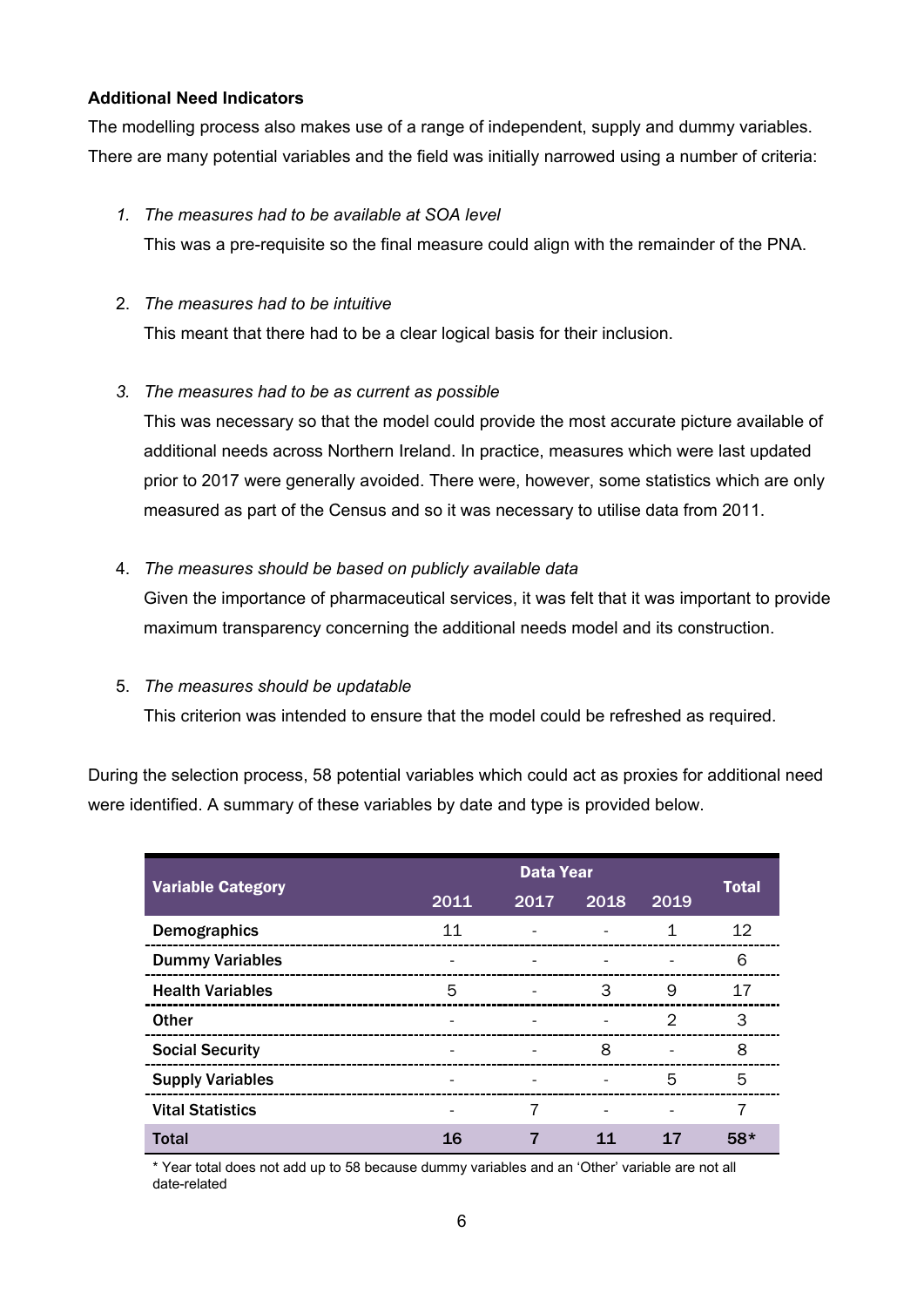In many cases, the raw data had to be standardised into rates. This is necessary to permit comparisons between SOAs with different population sizes.

For example, more populous areas often have, for example, more deaths because they contain more people. But the number of deaths as a proportion of their population may be lower than those of less populous SOAs which have fewer deaths in absolute terms.

Full details of the variables and the denominators used to standardise them are provided in Appendix 6.2 of the main report.

#### **Supply Variables**

Some of the indicators identified were supply variables i.e. factors which can explain demand variations among different areas but don't reflect an actual population need.

For example, an individual's proximity to their GP practice might encourage them to visit their GP more frequently, possibly resulting in them receiving more prescriptions for a given level of need than patients who live further away from their GP and may be more hesitant to seek assistance for minor ailments given the greater distance involved.

Such factors can artificially increase population need in certain areas if they are not controlled for during the modelling process. This is achieved by neutralising their impact in the final models by substituting the Northern Ireland average value for those variables for the individual SOA figures.

Five key supply factors were identified following stakeholder consultation and consideration by the project team. These were:

- Average distance to nearest GP practice
- Average Distance to nearest pharmacy;
- Prescription Scan Rate;
- Prescribing Rate; and
- List Discrepancy.

#### *Average distance to nearest GP practice / pharmacy*

The potential impact of proximity to a community health service is discussed above.

#### *Prescription Scan Rate*

Patient information for prescriptions is currently obtained through computer scanning of the barcodes on the original prescriptions. Due to the limitations of the scanning process, patient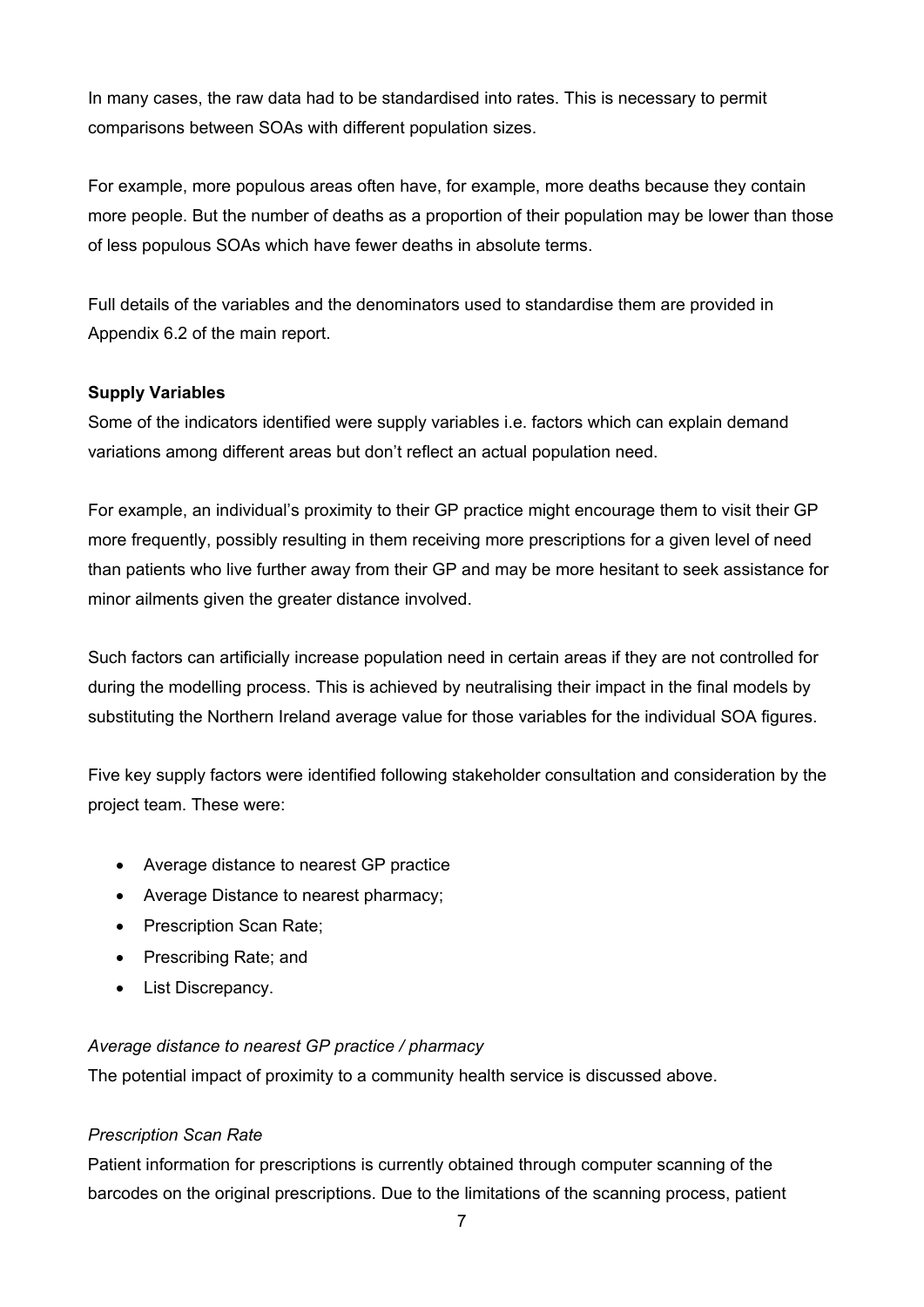information is not captured in all cases. In 2019/20, patient information could not be obtained from around 10% of all prescriptions dispensed.

The scan rate is variable across Northern Ireland and, if not corrected for, could artificially reduce the number of prescription items attributed to patients in the affected areas. The prescription scan rate variable prevents this situation arising.

#### *Prescribing Rate*

There are also variations in prescribing behaviour across GP practices. This may not necessarily represent differing levels of need but could reflect differences in treatment and therapy preferences between practices and GPs.

Given that the dependent variable is based upon prescription volumes, there is a possibility that observed demand in some areas might be influenced by these variations in medical practice rather than population need. The prescribing rate variable provides a means of removing this potential influence.

#### *List discrepancy*

List discrepancy is the difference between the number of patients registered with GPs in an SOA and its actual resident population.

This discrepancy can arise due to factors such as:

- Delays in removing departing patients from practice lists;
- Delays in registering new births with practices;
- Delays in removing deceased patients from practice lists;
- Use of addresses of convenience by users from Ireland to access free GP services

High levels of list discrepancy can lead to situations where areas are unduly advantaged within needs indices. It is therefore necessary to calculate list discrepancy so that its impact can be managed within the modelling process. The calculation used was based on the proportional difference between the latest MYE and similar period NHAIS GP registration data.

The GP Prescribing Formula Review found that raw list discrepancy values could incorporate some legitimate needs. As a result, it used an adjusted list discrepancy variable, which estimated the real level of list discrepancy.

This adjustment was made at the end of the modelling process using linear regression with the raw list discrepancy variable as the dependent variable. The independent variables were the other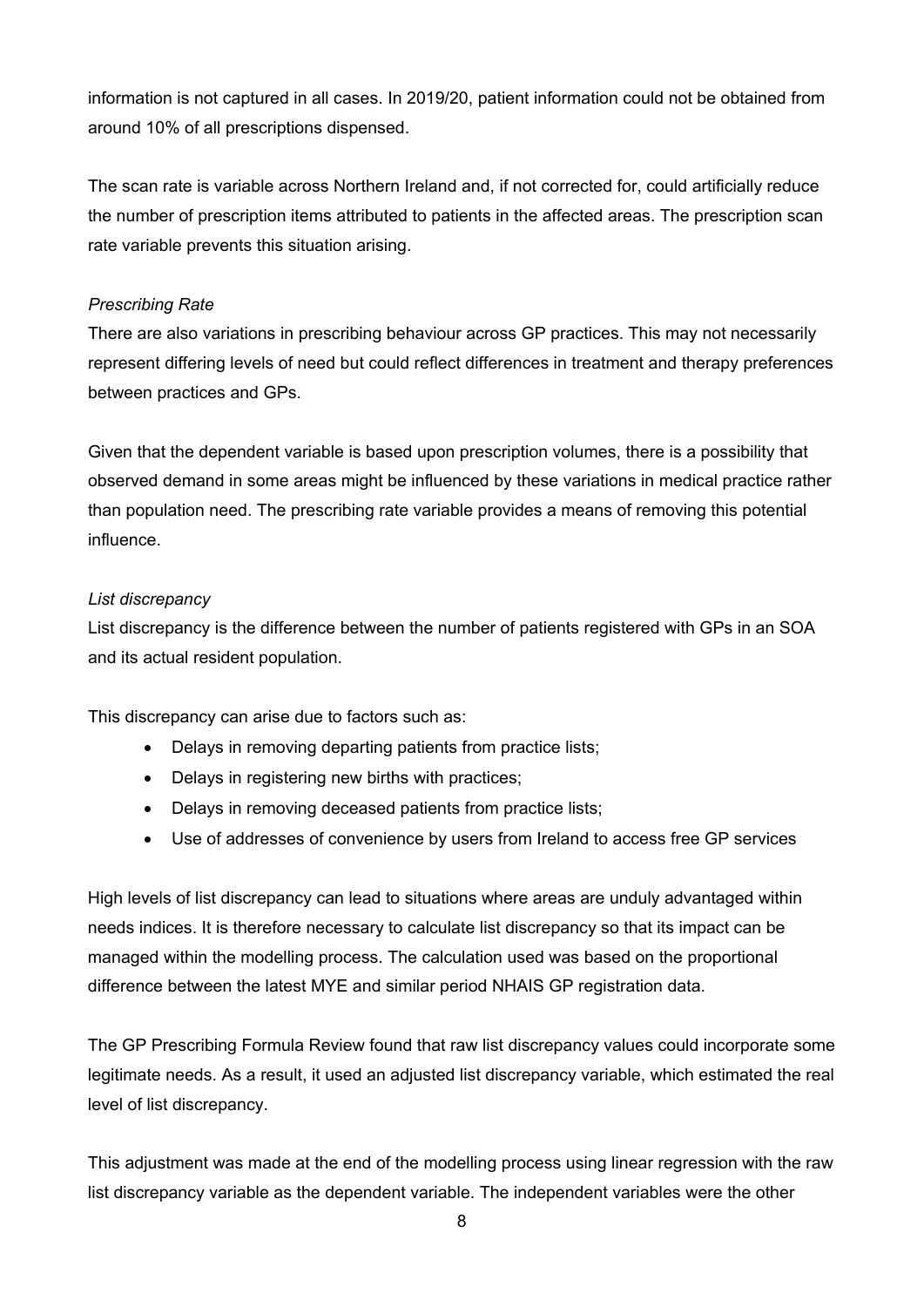components of each candidate model along with five factors deemed to be the drivers of 'actual' list discrepancy.

These factors were: number of births, number of deaths, number of students, proximity to the Irish border and migration levels. The estimate list discrepancy was then used in the final calculations in place of raw list discrepancy.

It was impossible to replicate this adjustment in this modelling exercise for two reasons. The first was that migration statistics are unavailable at SOA level. Secondly, cross-border users are a legitimate source of need for the purpose of this exercise because of the demand they place on pharmaceutical services in border areas.

After consultation with the peer reviewer, it was agreed to use raw list discrepancy values throughout our modelling. These values would then be controlled out of the model to remove the distortive effect associated with them. Meanwhile, distance to the border would be input into the model as an independent variable due to the desirability of quantifying its impact on pharmaceutical need.

#### <span id="page-8-0"></span>**Testing for collinearity**

The variables were then tested for collinearity. Collinear variables are so closely correlated with each other that they are effectively measuring the same thing. The inclusion of two or more collinear variables into a model would distort the final results because such variables might act in tandem with each other, producing misleading indications of significance.

A series of bivariate correlations involved all elements was performed to identify groups of variables which had a high correlation with each other. There were six such groups identified. These were:

| Group 1 | Carers Allowance Rate; Unpaid Carers Rate; ESAC Rate; Housing Benefit Rate;<br>Income Support Rate; Jobseekers Allowance Rate; LLTI Lot Rate; LLTI Not Rate;<br>Lone Parent Dependent Children Household Rate; No Qualification Rate; Pension<br>Credits Rate; Poor Health Rate. |
|---------|----------------------------------------------------------------------------------------------------------------------------------------------------------------------------------------------------------------------------------------------------------------------------------|
| Group 2 | Male Death Rate; Female Death Rate                                                                                                                                                                                                                                               |
| Group 3 | Average Distance to Pharmacy; Average Distance to GP                                                                                                                                                                                                                             |
| Group 4 | No Qualification Rate; Level 4 Qualification Rate                                                                                                                                                                                                                                |
| Group 5 | Catholic Rate; Protestant Rate                                                                                                                                                                                                                                                   |
| Group 6 | White Ethnicity; Other Ethnicity                                                                                                                                                                                                                                                 |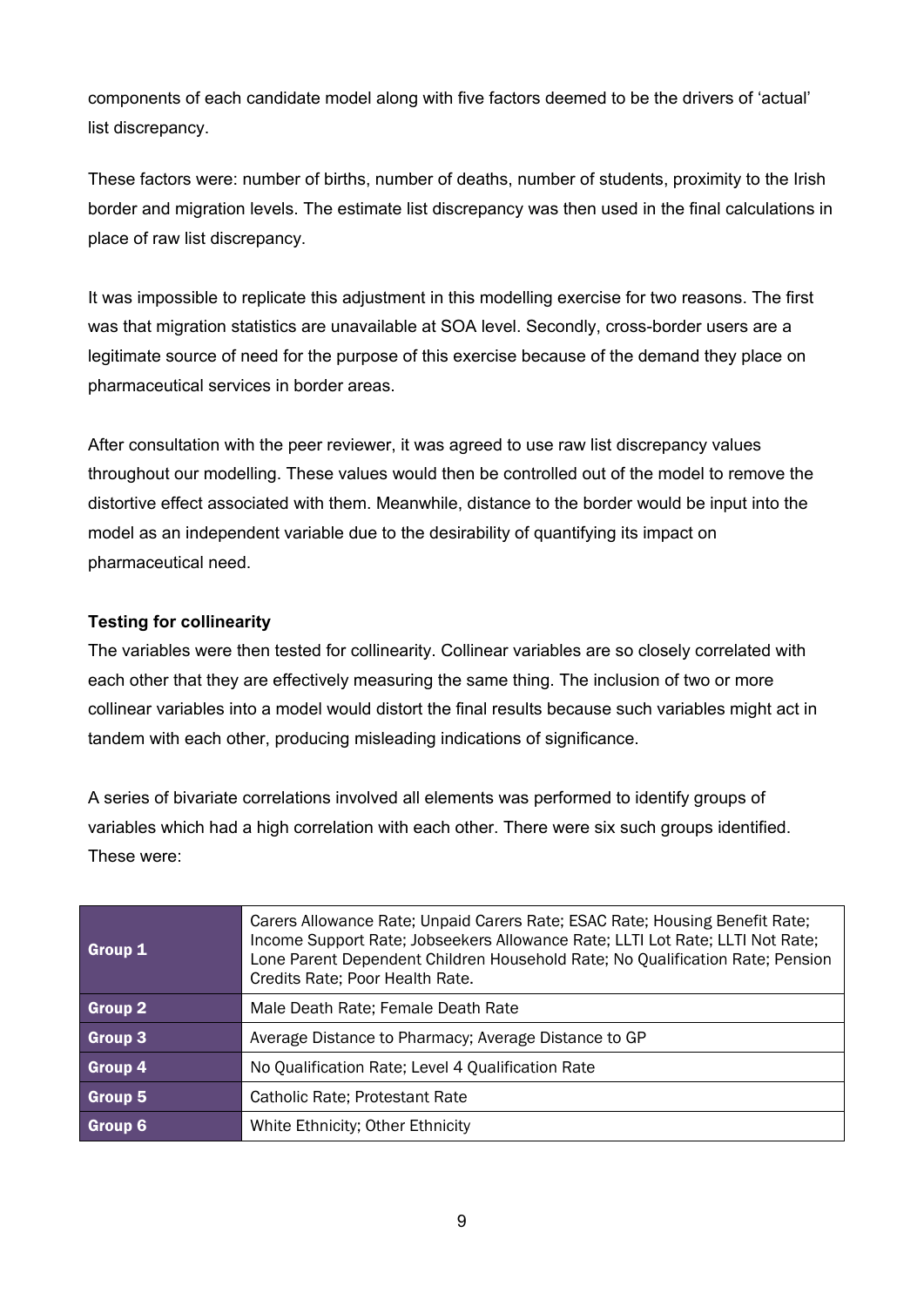Collinearity was managed by including only one variable from each group in the modelling process. These variables were selected partly on their Pearson correlation values and their interaction with other variables within a series of test models.

### <span id="page-9-0"></span>**Modelling Strategy**

The modelling strategy used sought to identify candidate models which were parsimonious but had the greatest possible predictive value using a combination of independent variables, supply variables and dummy variables.

Each model was produced through an iterative process. An initial version would be produced for each model using the full set of the supply, needs and dummy variables needed to test a particular scenario. This version would typically contain a large number of variables, some of which contributed little to the model and some had an apparently counterintuitive input into it.

The phenomenon of counterintuitive inputs arises because socio-economic indicators tend to be somewhat correlated with each other even if they are not fully collinear.

This means that there are certain combinations of variables which can have unforeseen interactions with each other during the construction of a model, leading to situations where, for example, an increased number of pension recipients is associated with a decreased level of pharmaceutical demand.

To produce a more compact and easily comprehensible model, this initial version was simplified over a series of iterations. Each iteration saw the removal of a single variable from the model before the regression was rerun. This gave all remaining variables an equal opportunity to influence the next version of the model.

The removal process was conducted using the following criteria in order of sequence:

- 1. Remove variable if counterintuitive and coefficient is significant;
- 2. Remove variable if counterintuitive and coefficient is insignificant;
- 3. Remove least significant variable from model

The removal of counterintuitive variables was prioritised because they were most likely the product of unforeseen interactions with other variables in the model.

During initial test regressions, it was noted that the dependent variable and some independent variables did not exhibit a fully normal distribution. This led to the creation of statistically mis-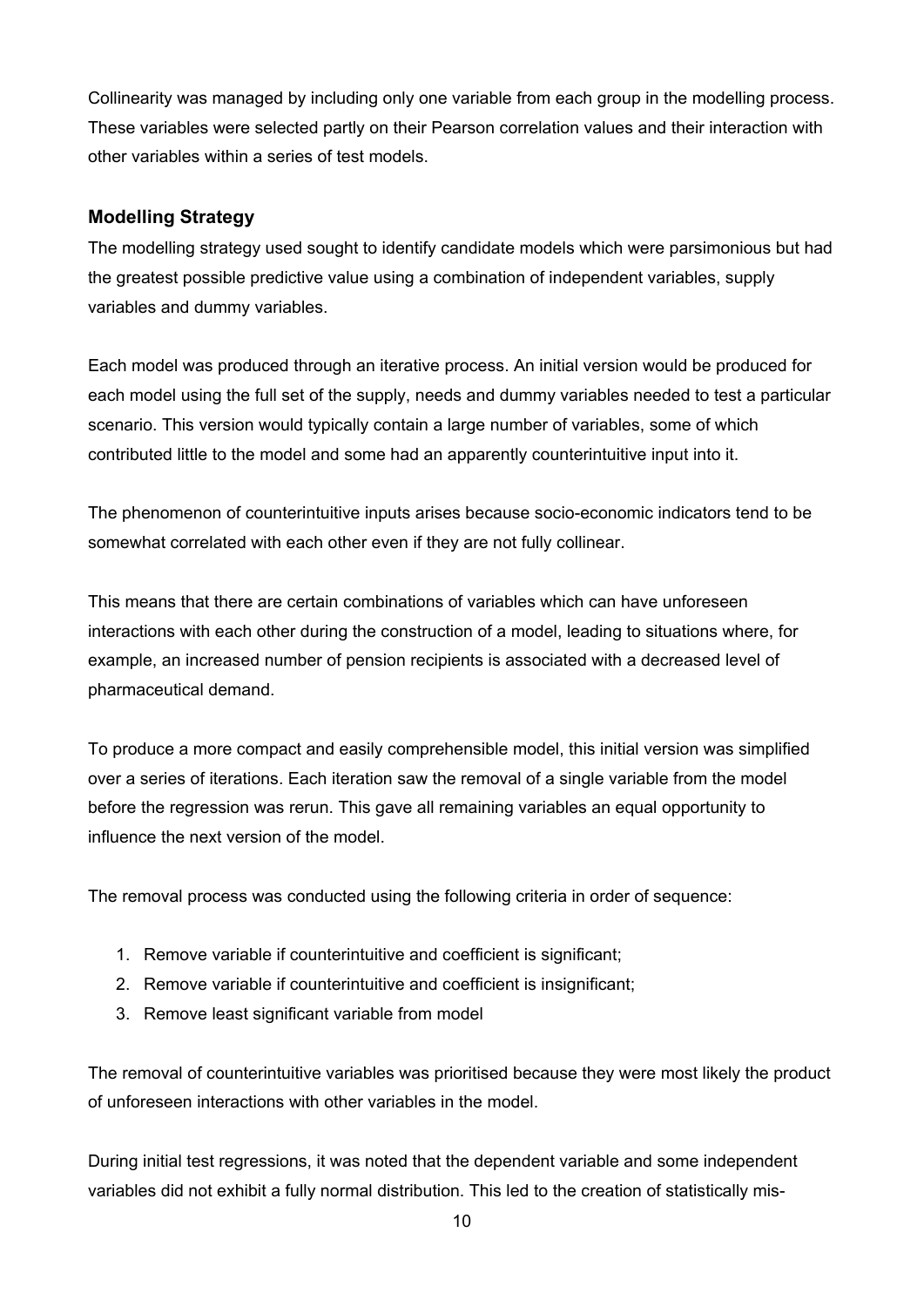specified models. This issue was addressed by log transforming the dependent variable and all other variables (apart from dummies) to ensure they were normally distributed and would produce correctly specified models.

#### *Outlier handling*

Outliers are data points which have numeric values which differ significantly from the rest of the points concerning a particular variable. They generally arise due to extreme variability within the measurement. There were a small number of outliers within the dependent variable, relating to areas where there were very few items dispensed per head or population.

The inclusion of outliers within a dependent variable can affect the accuracy of the resultant model. In the worst case, variables which might not otherwise be significant might be included in the model.

To eliminate this risk, it was decided to exclude all SOAs with extreme dependent variable values (±3 standard deviations from the mean) from the modelling process. This figure was selected because it would encompass approximately 99.7% of all potential values where the dependent variable is normally distributed. This ensured that the SOAs selected for exclusion were genuine outliers.

| <b>SOA Code</b> | <b>LGD</b>               | <b>Name</b>   | <b>Value</b> |
|-----------------|--------------------------|---------------|--------------|
| 95AA01S1        | Antrim &<br>Newtownabbey | Aldergrove 1  | $-2.32$      |
| 95GG12S3        | <b>Belfast</b>           | Botanic 3     | $-1.40$      |
| 95GG12S2        | <b>Belfast</b>           | Botanic 2     | $-1.35$      |
| 95GG42S3        | <b>Belfast</b>           | Stranmillis 3 | $-1.14$      |
| 95GG42S2        | <b>Belfast</b>           | Stranmillis 2 | $-0.94$      |

Mean: -0.02 Std. Deviation: 0.294 Mean ± 3 SD values: -0.90; +0.86

#### **Figure 2: SOAs excluded from modelling exercise due to outlier status**

It should be emphasised that these SOAs were excluded only during the model creation process. An additional needs index value was generated for each using the model produced using the 885 SOAs which did not have outlying values.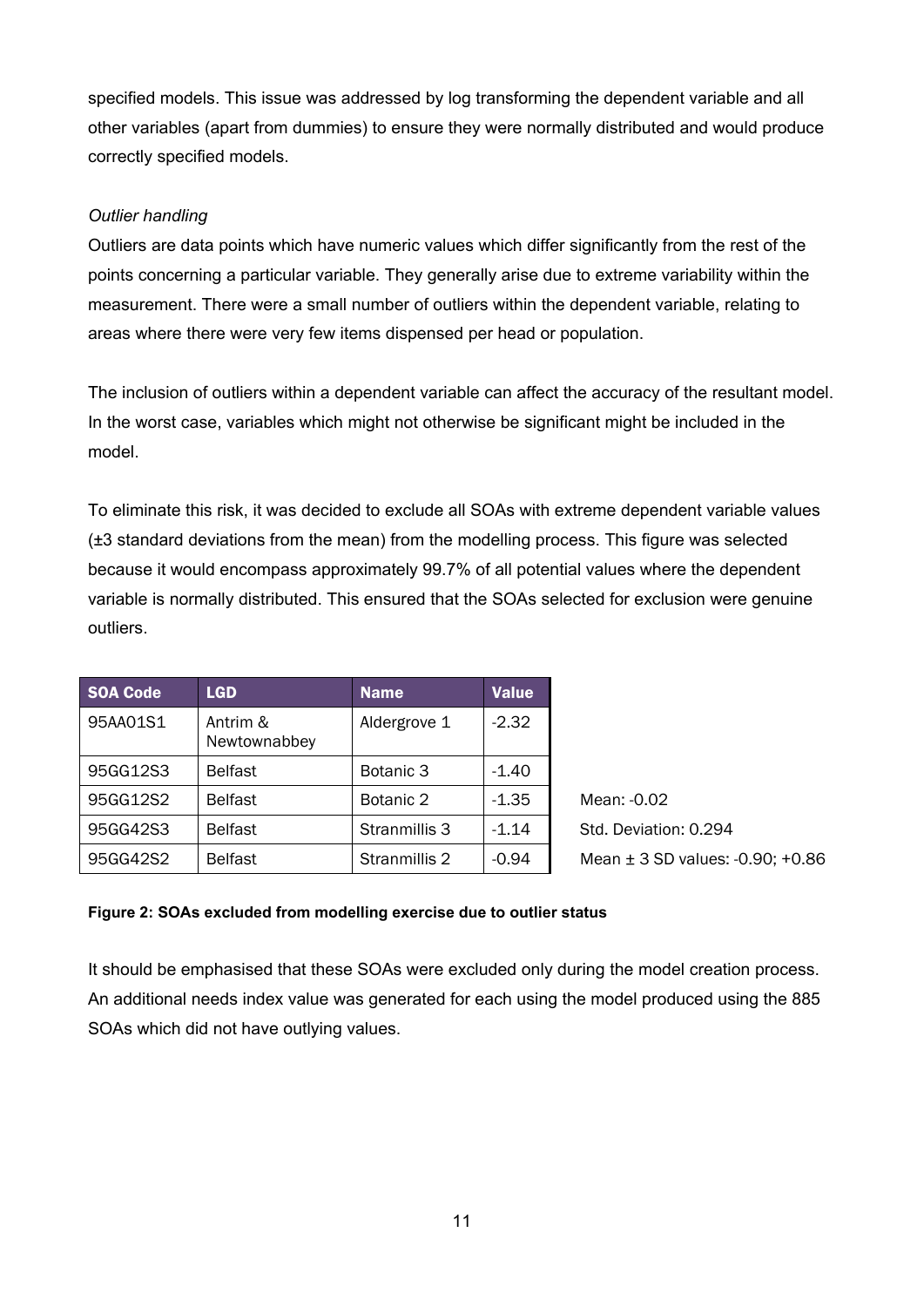#### *LCG Dummy Variables*

 $\overline{a}$ 

The modelling exercise incorporated dummy variables for Local Commissioning Groups (LCGs) due to a perception that LCG might, through local policies, influence service provision and need in their particular area.

This assumption has been questioned in recent years. Firstly, Northern Ireland now has a single Health and Social Care Board, which significantly reduced the scope for local policy variation.

Secondly, the review of the Northern Ireland Weighted Capitation Formula revealed an inexplicable juxtaposition between one of the dummies, the WHSCT dummy, and admission rates during its additional needs modelling.

In that instance, the peer reviewer suggested the exclusion of the LCG dummies to eliminate this effect. The Department of Health (DoH) decided to retain them on the basis that "it is known that on the ground there remain differences in policy and practice across the LCGs". The DoH then forced<sup>[2](#page-11-0)</sup> the LCG dummies into its models to account for these perceived policy differences.

This modelling exercise initially followed the DoH's approach but it soon emerged that two LCG dummies (SHSCT and WHSCT) were contributing around 10% of any model's explanatory power. This would suggest an extremely powerful local policy effect which had never been seen in previous modelling exercises.

After discussion with the peer reviewer, it was concluded that this situation was improbable and that the dummies were probably masking other less geographically defined sources of need. A regression of the dummies against the need proxies identified a definite relationship between dummies and needs, which suggested that this was a distinct possibility.

It was agreed with the peer reviewer to cease forcing the LCG dummies into the model but to input them as though they were normal variables relating to need proxies. This led to the removal of all LCG dummies from the final refined model.

It was then decided to investigate the hypothesis that the presence of LCG dummies was masking additional need by offsetting the effects of some needs proxies. This was achieved by constructing a second model which was identical to the first but did not incorporate LCG dummies.

<span id="page-11-0"></span> $2$  This involves instructing the modeller to include these variables in the final model regardless of their statistical significance.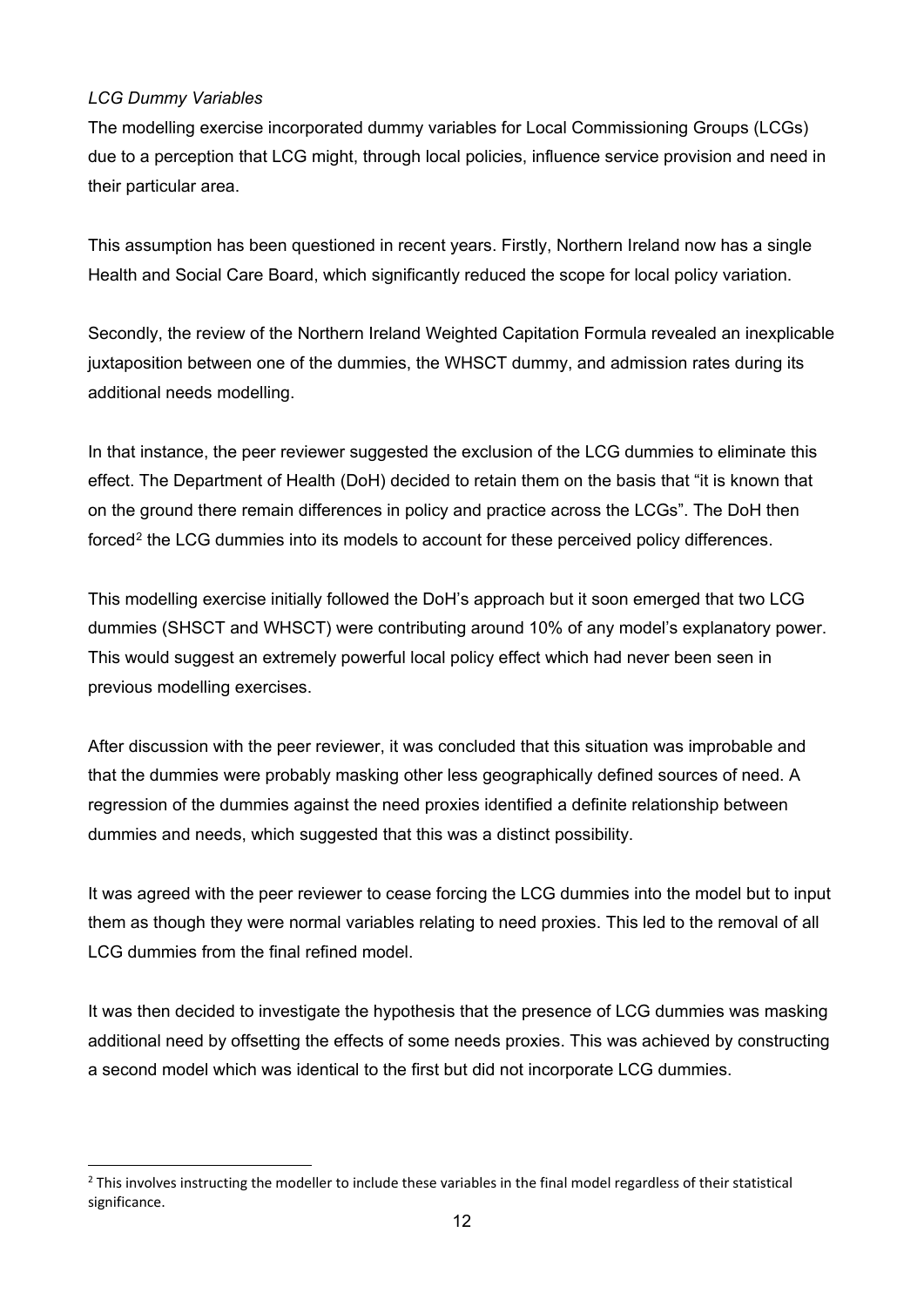While early test models indicated that this might be the case<sup>[3](#page-12-0)</sup>, the exclusion of LCG dummies did not result in any change in terms of the final model.

#### *Model testing*

 $\overline{a}$ 

Each of the final models produced were tested to ensure that they were within specification and met the basic assumptions of multiple regression.

<span id="page-12-0"></span><sup>&</sup>lt;sup>3</sup> These test models indicated that the exclusion of LCG dummies produced models which had a higher predictive value than the first and led to the inclusion of an extra further additional needs variable.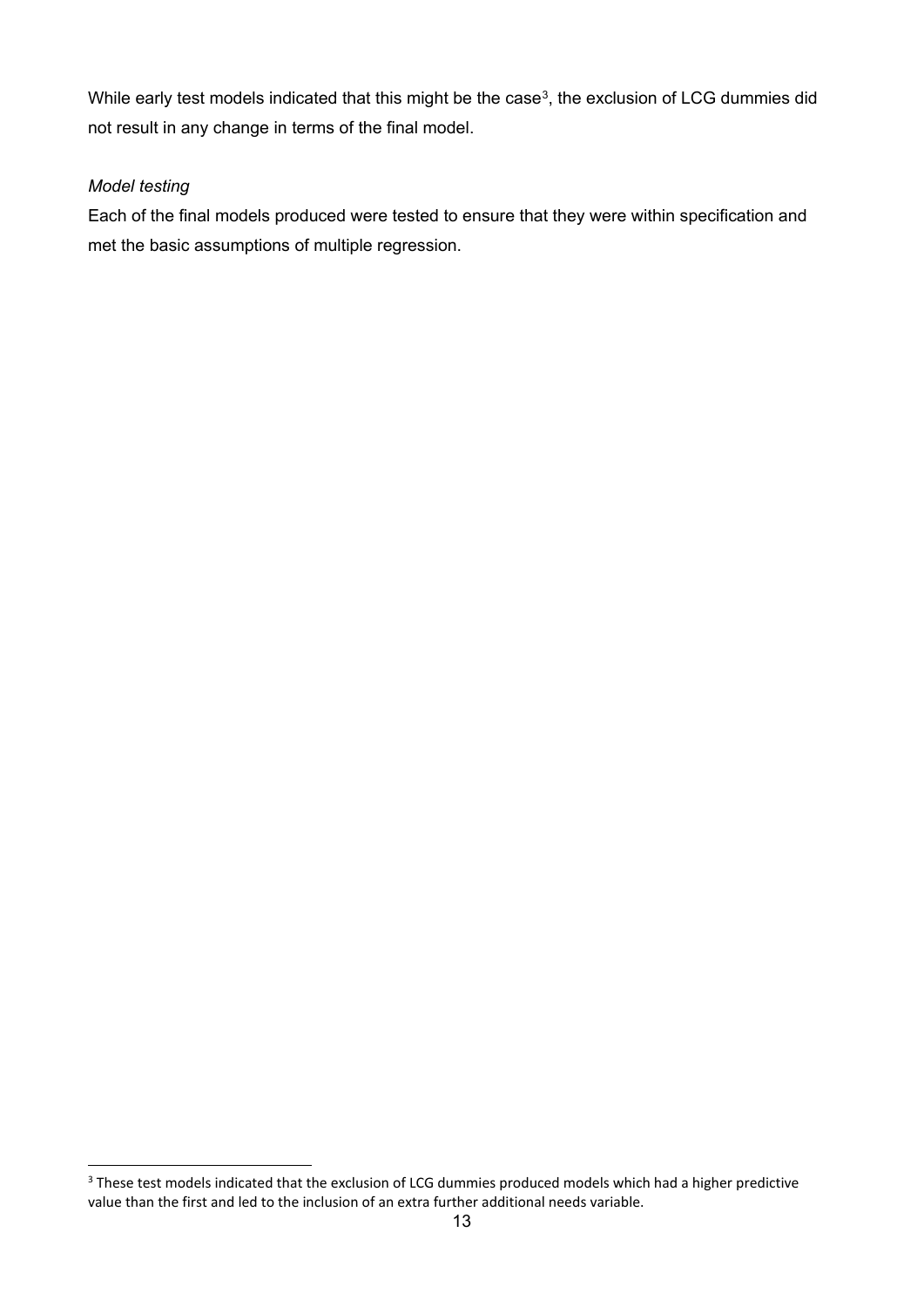## <span id="page-13-0"></span>**Modelling Outputs**

The methodology outlined in the previous section was used to generate two models. Based on initial test modelling, it was decided that the following variables would be selected from each of the collinear groupings:

| Group 1 | <b>ESAC Rate</b>                        |
|---------|-----------------------------------------|
| Group 2 | <b>Female Death Rate</b>                |
| Group 3 | Average Distance to nearest GP Practice |
| Group 4 | <b>Level 4 Qualification Rate</b>       |
| Group 5 | <b>Catholic Rate</b>                    |
| Group 6 | <b>Other Ethnicity</b>                  |

For both models, the significant supply variables were Average Distance to Pharmacy, Prescriber Rate Index and Scan Rate.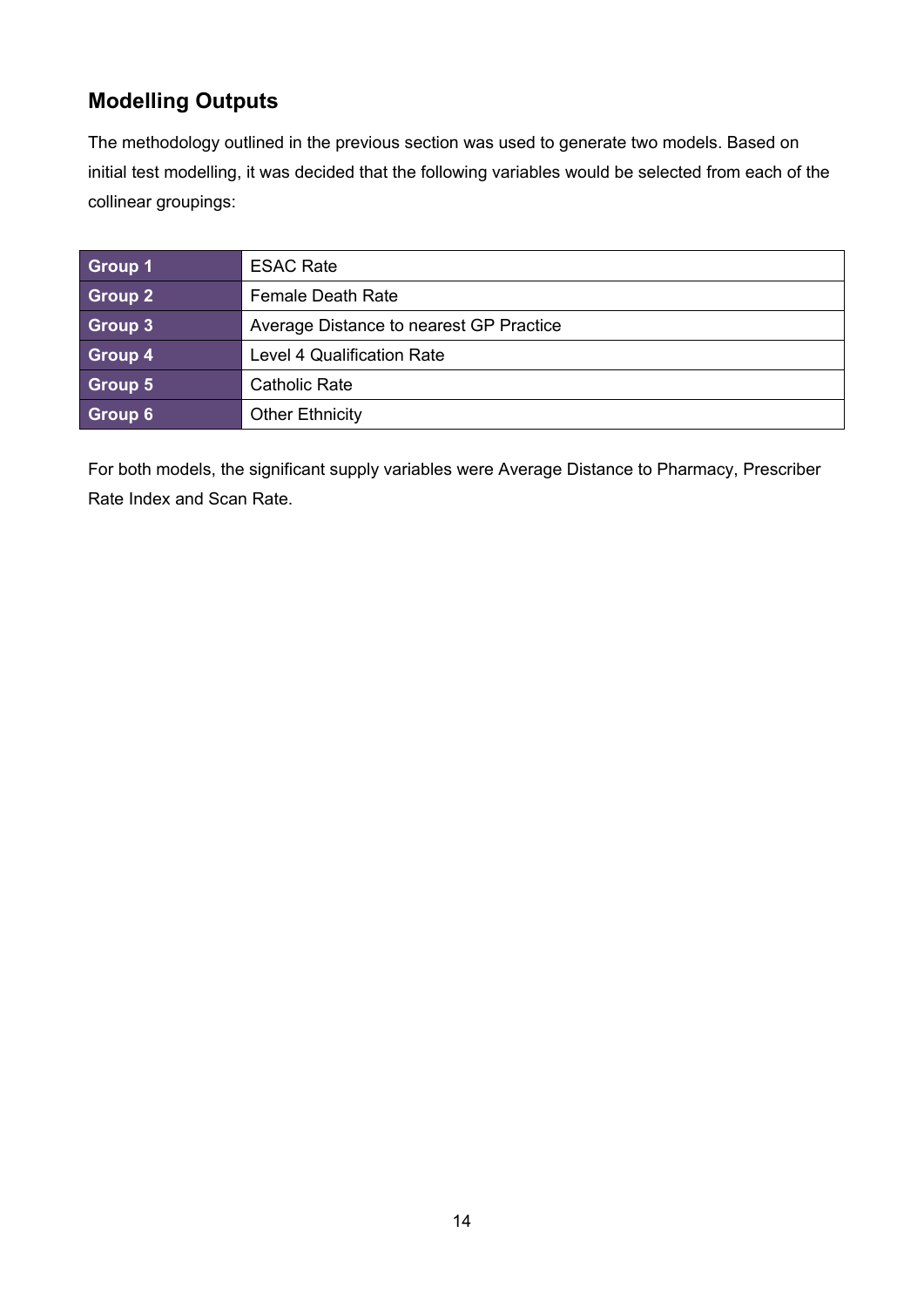#### <span id="page-14-0"></span>**Model A**

The first model was a baseline model produced with LCG dummies included among the independent variables. It produced an adjusted-R<sup>2</sup> value (predictive value) of 0.887. This indicates a very strong correlation between the model and the dependent variable.

The initial version of the model utilised 19 variables, including one LCG dummy – SHSCT. Twentyone iterations were required to produce the final refined model.

All counterintuitive contributions were removed at the sixth iteration. At that point, the model contained 19 variables. It did not include any LCG dummies.

The final iteration contained 11 variables, including the three significant supply variables and the list discrepancy variable. It did not include any LCG dummies.

The basic composition of the final model is outlined below.

|               | <b>Variable</b>                                                                                  | Adj- $R^2$ | Contribution <sup>1</sup> |
|---------------|--------------------------------------------------------------------------------------------------|------------|---------------------------|
| 1             | <b>Employment Support Allowance Claimant Rate</b>                                                | 0.632      | 71.2%                     |
| $\mathcal{P}$ | <b>Supply Variables</b><br>(a) Average GP Distance<br>(b) Prescriber Rate Index<br>(c) Scan Rate | 0.159      | 17.9%                     |
| 3             | <b>List Discrepancy</b>                                                                          | 0.035      | 3.9%                      |
| 4             | Stroke / Transient Ischaemic Attack Prevalence                                                   | 0.018      | 2.0%                      |
| 5             | <b>Nursing Home Residency</b>                                                                    | 0.013      | 1.5%                      |
| 6             | <b>Proximity to Border</b>                                                                       | 0.013      | 1.5%                      |
| 7             | <b>Level 4 Qualification Rate</b>                                                                | 0.012      | 1.4%                      |
| 8             | GP Registrations – New from outside UK/ROI                                                       | 0.003      | 0.3%                      |
| 9             | <b>Mental Health</b>                                                                             | 0.003      | 0.3%                      |
| Total         |                                                                                                  | 0.887      | 100%                      |

<sup>1</sup> Contribution to model. Co-efficients are provided in detailed output.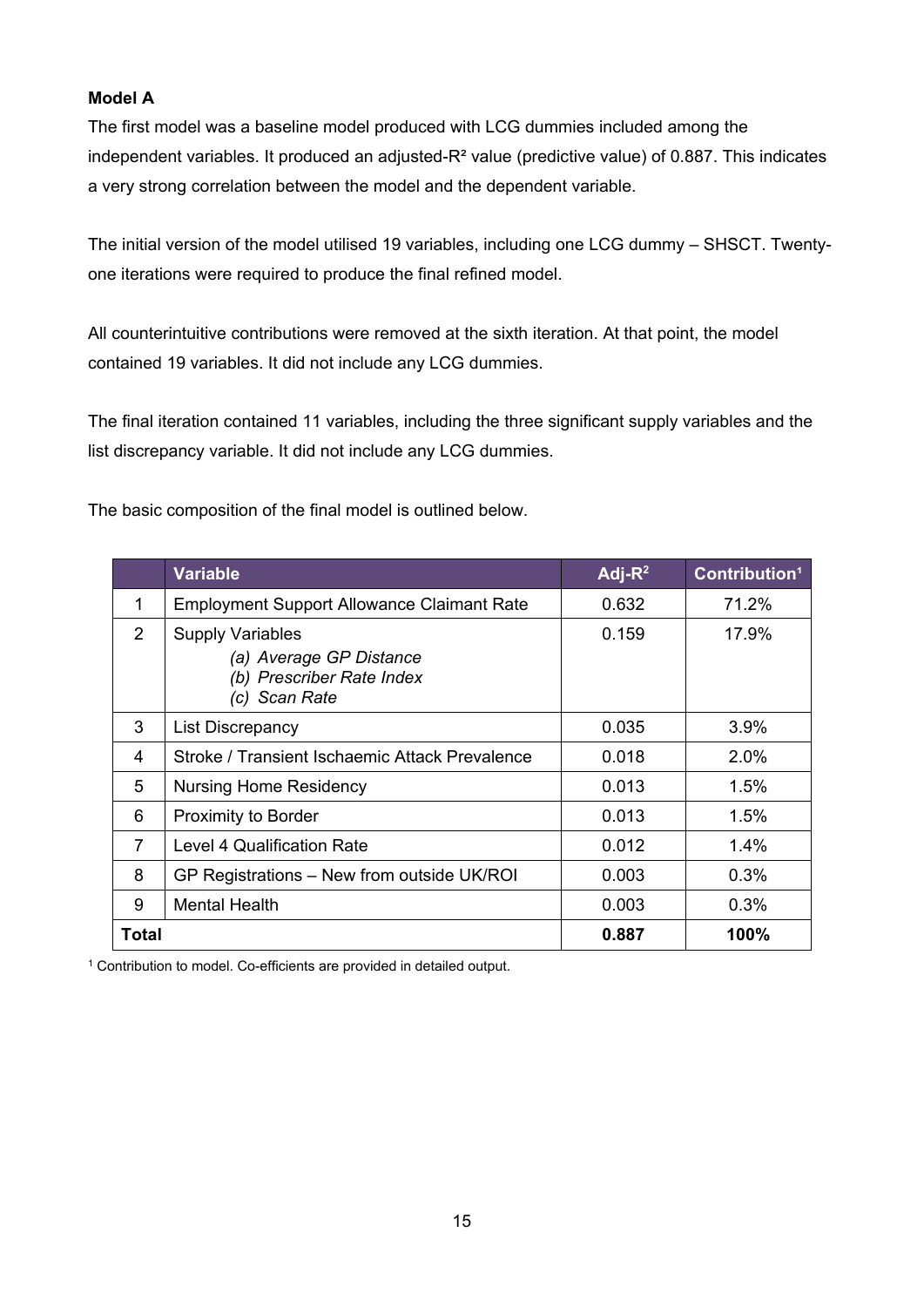#### <span id="page-15-0"></span>**Model B**

The second model was identical to the first apart from the exclusion of LCG dummies. It produced an adjusted-R² value of 0.887. This indicates a very strong correlation between the model and the dependent variable.

The initial version of the model utilised 20 variables. Eighteen iterations were required to produce the final refined model. All counterintuitive contributions were removed at the sixth iteration. At that point, the model contained 19 variables.

The final iteration contained 11 variables, including the three significant supply variables and the list discrepancy variable.

The exclusion of LCG dummies simplified the iterative process by eliminating a major source of interactions with other variables. The final model, however, was identical to Model A.

The basic composition of the final model is outlined below.

|       | <b>Variable</b>                                                                                            | Adj- $R^2$ | Contribution <sup>1</sup> |
|-------|------------------------------------------------------------------------------------------------------------|------------|---------------------------|
| 1     | <b>Employment Support Allowance Claimant Rate</b>                                                          | 0.632      | 71.2%                     |
| 2     | <b>Supply Variables</b><br>(d) Average GP Distance<br>(e) Prescriber Rate Index<br><b>Scan Rate</b><br>(f) | 0.159      | 17.9%                     |
| 3     | List Discrepancy                                                                                           | 0.035      | $3.9\%$                   |
| 4     | Stroke / Transient Ischaemic Attack Prevalence                                                             | 0.018      | 2.0%                      |
| 5     | <b>Nursing Home Residency</b>                                                                              | 0.013      | 1.5%                      |
| 6     | <b>Proximity to Border</b>                                                                                 | 0.013      | 1.5%                      |
| 7     | <b>Level 4 Qualification Rate</b>                                                                          | 0.012      | 1.4%                      |
| 8     | GP Registrations - New from outside UK/ROI                                                                 | 0.003      | 0.3%                      |
| 9     | <b>Mental Health</b>                                                                                       | 0.003      | 0.3%                      |
| Total |                                                                                                            | 0.887      | 100%                      |

<sup>1</sup> Contribution to model. Co-efficients are provided in detailed output.

#### **Model C**

An attempt was made to produce a third model which excluded all variables from the 2011 Census. The advantage of this model would have been that it would have been more readily updatable. But it failed post-production testing.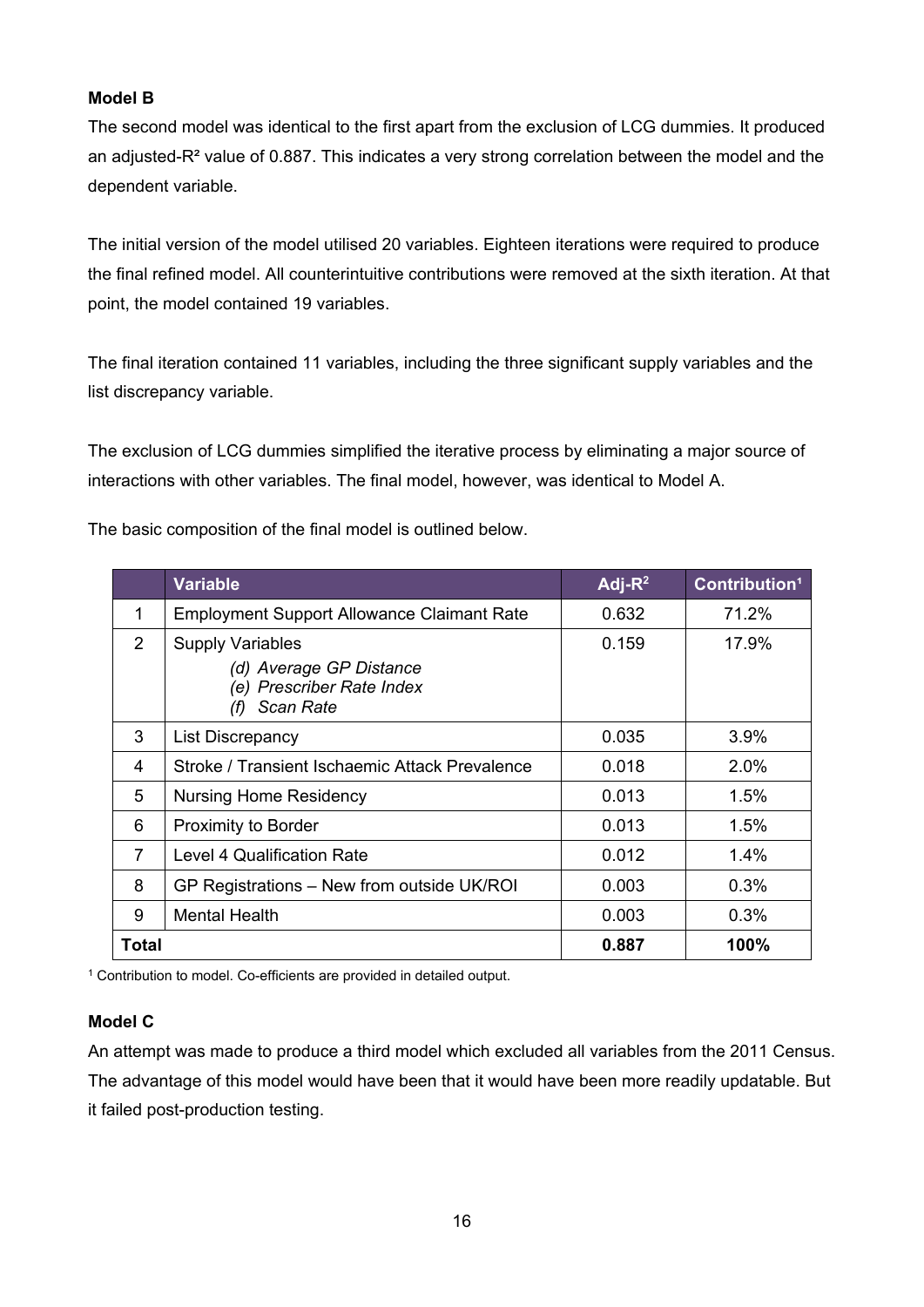#### <span id="page-16-0"></span>**Commentary**

The two models were produced using the same dependent variable and the same input variables with the exception of the four LCG dummies removed for Model B.

In terms of final composition, the models are identical. It was felt, however, that the construction of Model B was superior to that of Model A. This was primarily due to concerns about the interaction between the LCG dummies and need variations, which had led to the apparent masking of demand when they were forced into the modelling process. After consultation with the peer reviewer, it was agreed that Model B would be the preferred choice.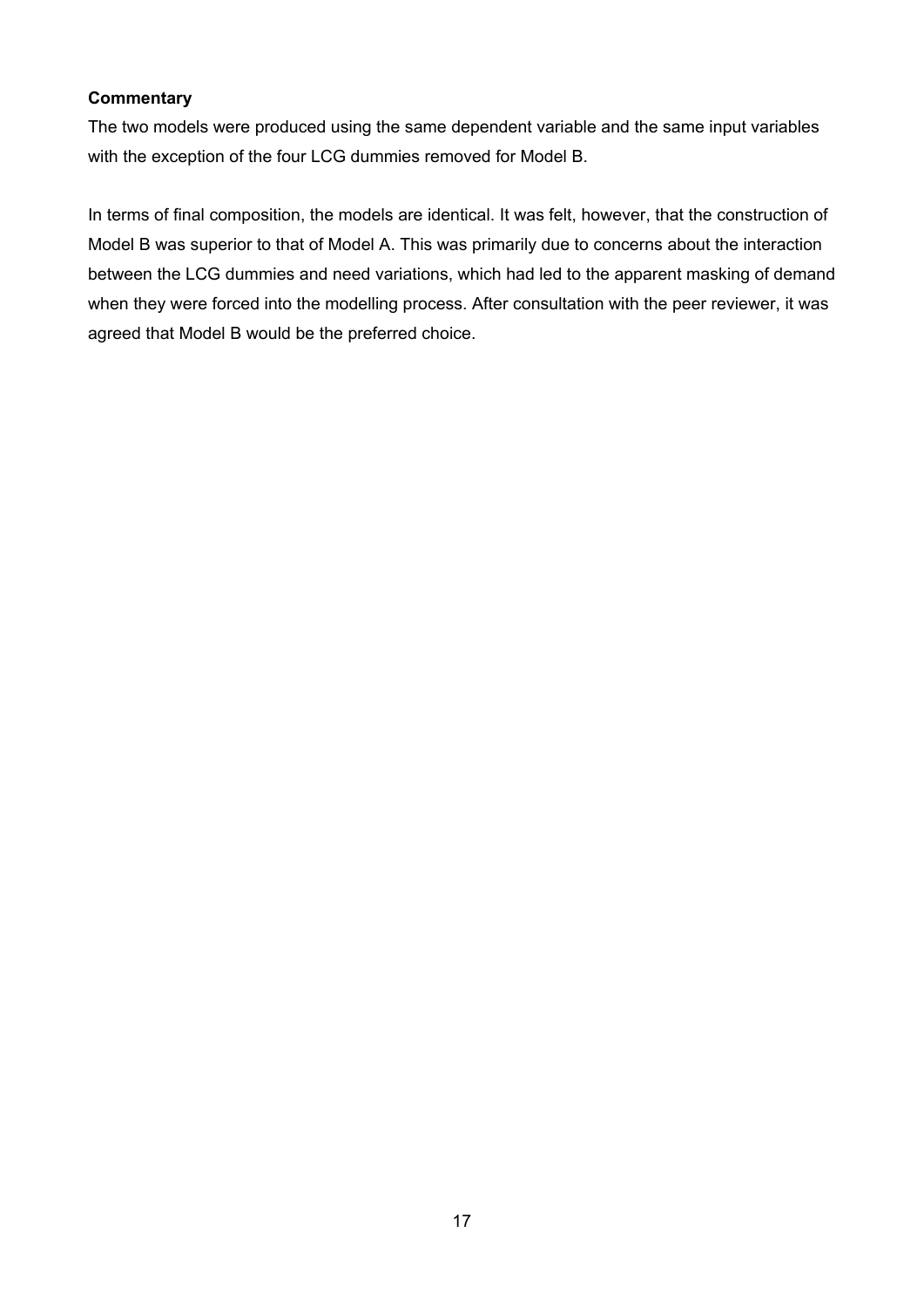# <span id="page-17-0"></span>**Appendix 1: Model Details**

### <span id="page-17-1"></span>**Model A**

Model using ESAC Rate with LCG dummies

| Dependent Variable:<br><b>Weighting Variable:</b> | PU Items NM LN<br>MYE Index |                                                                                                                                                                                                                                                                                                                                                                                                                                                                                                                                                                                                                                                          |       |              |
|---------------------------------------------------|-----------------------------|----------------------------------------------------------------------------------------------------------------------------------------------------------------------------------------------------------------------------------------------------------------------------------------------------------------------------------------------------------------------------------------------------------------------------------------------------------------------------------------------------------------------------------------------------------------------------------------------------------------------------------------------------------|-------|--------------|
| Supply Variables:                                 |                             | avg GP_distance; Prescrib_Rate_Index; Scan_Rate                                                                                                                                                                                                                                                                                                                                                                                                                                                                                                                                                                                                          |       |              |
| Independent Variables:                            |                             | BHSCT; SEHSCT; SHSCT; WHSCT; List Discrep; AAR Rate;<br>ESAC Rate; Pension Rate; Level4 Qual Rate;<br>Only Person aged 65years plus HH Rate; Catholic Rate;<br>Other Religion Rate; Outside UK ROI Rate; LLTI Little Rate;<br>Unpaid Care Rate; Pop Density; Asthma; Cancer; CHD; COPD; DM; HYP;<br>MH; STIA; Birth Rate; UM Birth Rate; Death Rate; Female Death Rate;<br>U75 Death Rate; Med Age At Death; Malignant Neoplasm Death Rate;<br>Circulatory Disease Death Rate; Respiratory Disease Death Rate; Non<br>UK/ROI GP Registrations Rate; MYE_1yr_growth; MYE_3yr_growth;<br>nursing home; Rural; Mixed; Dist to border; Other Ethnicity Rate. |       |              |
| Initial Run:                                      | $R^2 = 0.901$               | (19 variables)                                                                                                                                                                                                                                                                                                                                                                                                                                                                                                                                                                                                                                           |       |              |
| Final result:                                     | $R^2 = 0.887$               | (11 variables [3 supply])                                                                                                                                                                                                                                                                                                                                                                                                                                                                                                                                                                                                                                |       |              |
|                                                   |                             |                                                                                                                                                                                                                                                                                                                                                                                                                                                                                                                                                                                                                                                          | $R^2$ | Co-efficient |
| <b>Model composition</b>                          | 1. ESAC Rate                |                                                                                                                                                                                                                                                                                                                                                                                                                                                                                                                                                                                                                                                          | 0.632 | 0.290        |
|                                                   | 2. Sunnly Variables         |                                                                                                                                                                                                                                                                                                                                                                                                                                                                                                                                                                                                                                                          | 0 150 |              |

| 1. ESAC Rate                  | 0.632 | 0.290     |
|-------------------------------|-------|-----------|
| 2. Supply Variables           | 0.159 |           |
|                               |       |           |
| Average GP Distance           |       | -0.041    |
| <b>Prescriber Rate Index</b>  |       | 0.140     |
| Scan Rate                     |       | 2.478     |
| 3. List Discrepancy           | 0.035 | 6.712     |
| 4. STIA (Stroke)              | 0.018 | 0.329     |
| 5. Nursing Home               | 0.013 | 3.499     |
| 6. Distance to Border         | 0.013 | $-0.031$  |
| 7. Level 4 Qualification Rate | 0.012 | $-0.160$  |
| 8. Overseas GP Reg Rate       | 0.003 | $-0.017$  |
| 9. Mental Health              | 0.003 | 0.097     |
| Constant                      |       | $-18.394$ |

#### **Exclusions**

The process followed when reducing the original model to eight independent variables was as follows:

| Run            | <b>Exclusion Rule</b>   | <b>Description</b>                    | $R^2$ diff |
|----------------|-------------------------|---------------------------------------|------------|
| $\overline{2}$ | Counterintuitive input  | Only_Person_aged_65years_plus_HH_Rate | $-0.002$   |
| $\overline{3}$ | Counterintuitive input  | LLTI Little Rate                      | $-0.004$   |
| $\overline{4}$ | Counterintuitive input  | Death Rate                            | $+0.001$   |
| $\overline{5}$ | Counterintuitive input  | <b>Circulatory Disease Death Rate</b> | $-0.001$   |
| 6              | Counterintuitive input  | <b>Pension Rate</b>                   | $-0.001$   |
| $\overline{7}$ | Least significant input | <b>Unmarried Mothers' Birth Rate</b>  | 0.000      |
| 8              | Least significant input | <b>Female Death Rate</b>              | $-0.001$   |
| 9              | Least significant input | <b>Catholic Rate</b>                  | $+0.001$   |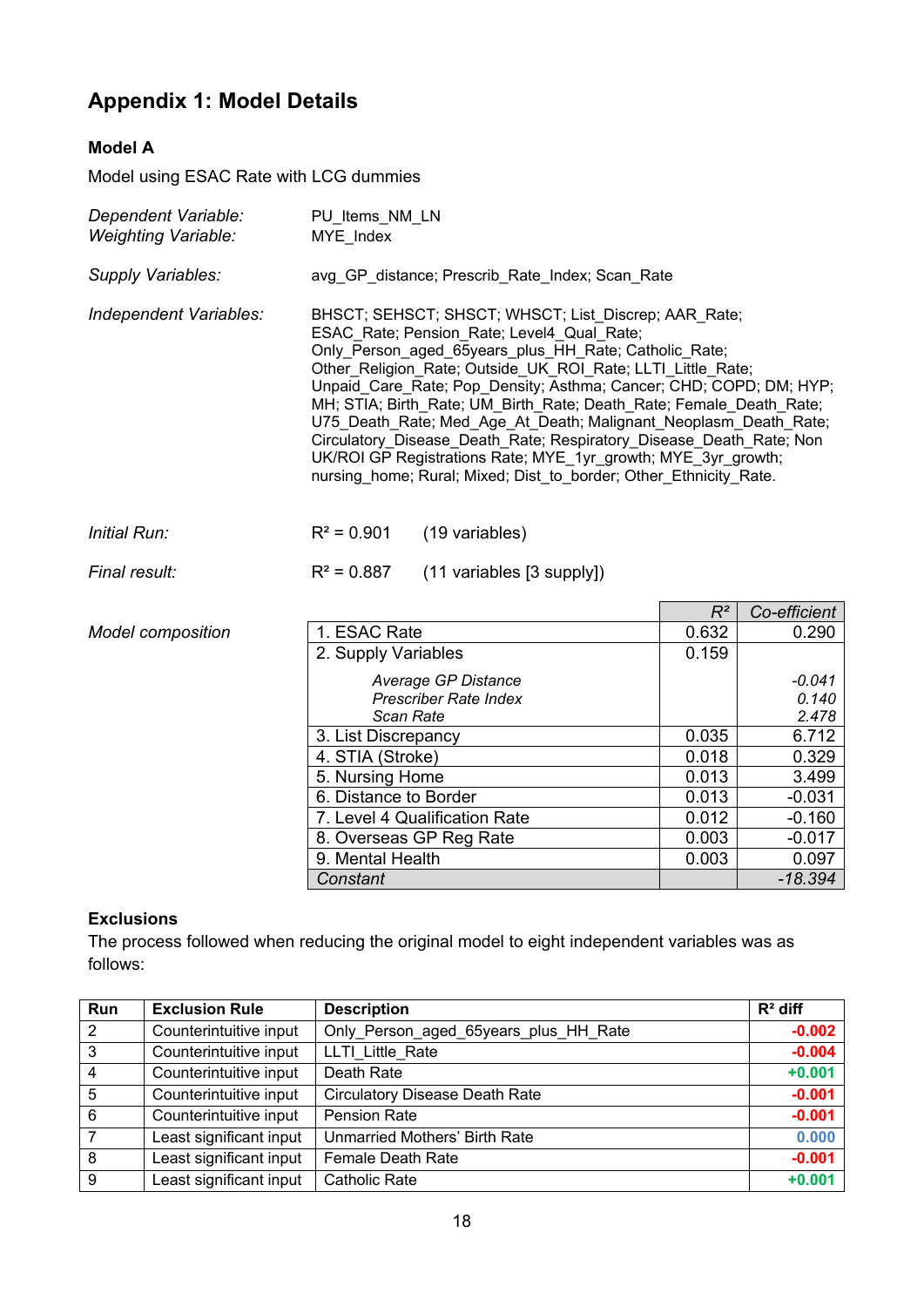| 10 | Least significant input | <b>SEHSCT</b>               | $-0.001$ |
|----|-------------------------|-----------------------------|----------|
| 11 | Least significant input | <b>CHD</b>                  | 0.000    |
| 12 | Least significant input | Outside UK ROI Rate         | $-0.001$ |
| 13 | Least significant input | <b>Other Ethnicity Rate</b> | $-0.001$ |
| 14 | Least significant input | U75 Death Rate              | $-0.001$ |
| 15 | Least significant input | Asthma                      | 0.000    |
| 16 | Least significant input | Median Age At Death         | $+0.001$ |
| 17 | Least significant input | Hypertension                | $-0.001$ |
| 18 | Least significant input | <b>SHSCT</b>                | 0.000    |
| 19 | Least significant input | MYE_1yr_growth              | 0.000    |
| 20 | Least significant input | <b>Population Density</b>   | $-0.001$ |
| 21 | Least significant input | <b>Birth Rate</b>           | $-0.002$ |

The following variables were never included in the model during any of the runs:

BHSCT; WHSCT; Other\_Religion\_Rate; Cancer; COPD; DM; Malignant\_Neoplasm\_Death\_Rate; Respiratory\_Disease\_Death\_RateMYE\_3yr\_growth; Rural; Mixed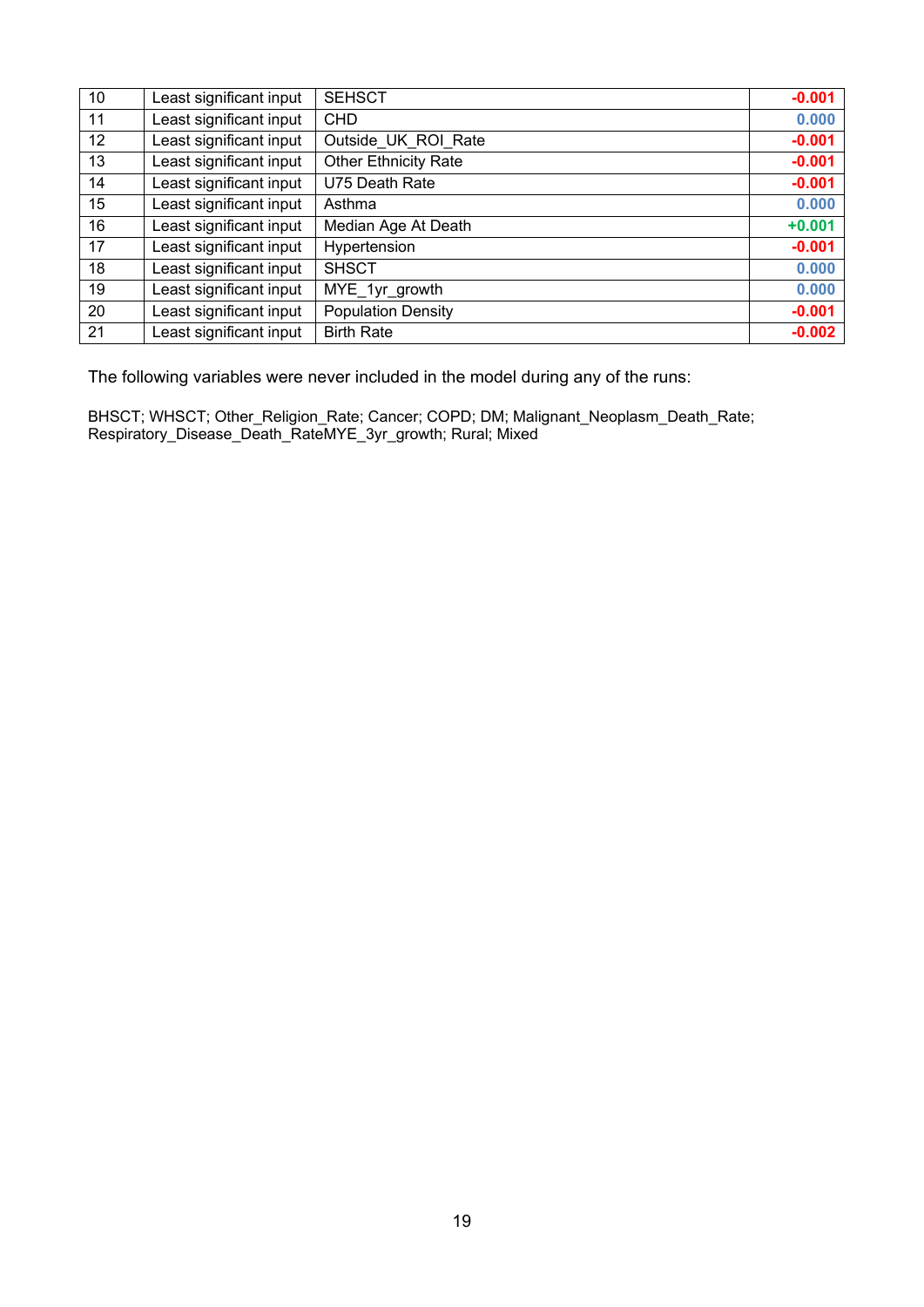### <span id="page-19-0"></span>**Model B**

Model using ESAC Rate with no LCG dummies

| Dependent Variable:<br>Weighting Variable: | PU Items NM LN<br>MYE Index                                                                                                                                                                                                                                                                                                                                                                                                                                                                                                                                                                                              |                                                 |  |
|--------------------------------------------|--------------------------------------------------------------------------------------------------------------------------------------------------------------------------------------------------------------------------------------------------------------------------------------------------------------------------------------------------------------------------------------------------------------------------------------------------------------------------------------------------------------------------------------------------------------------------------------------------------------------------|-------------------------------------------------|--|
| Supply Variables:                          |                                                                                                                                                                                                                                                                                                                                                                                                                                                                                                                                                                                                                          | avg GP distance; Prescrib Rate Index; Scan Rate |  |
| Independent Variables:                     | List_Discrep; AAR_Rate; ESAC_Rate; Pension_Rate; Level4_Qual_Rate;<br>Only Person aged 65years plus HH Rate; Catholic Rate;<br>Other Religion Rate; Outside UK_ROI_Rate; LLTI_Little_Rate;<br>Unpaid Care Rate; Pop Density; Asthma; Cancer; CHD; COPD; DM; HYP;<br>MH; STIA; Birth Rate; UM Birth Rate; Death Rate; Female Death Rate;<br>U75 Death Rate; Med Age At Death; Malignant Neoplasm Death Rate;<br>Circulatory Disease Death Rate; Respiratory Disease Death Rate; Non<br>UK/ROI GP Registrations Rate; MYE 1yr growth; MYE 3yr growth;<br>nursing home; Rural; Mixed; Dist to border; Other Ethnicity Rate. |                                                 |  |
| <i>Initial Run:</i>                        | $R^2$ = 0.901                                                                                                                                                                                                                                                                                                                                                                                                                                                                                                                                                                                                            | (18 variables)                                  |  |
| Final result:                              | $R^2 = 0.887$                                                                                                                                                                                                                                                                                                                                                                                                                                                                                                                                                                                                            | $(11$ variables $[3$ supply])                   |  |
| ZPRED <sup>2</sup> significance:           | 0.828                                                                                                                                                                                                                                                                                                                                                                                                                                                                                                                                                                                                                    |                                                 |  |

|                          |                               | $R^2$ | Co-efficient |
|--------------------------|-------------------------------|-------|--------------|
| <b>Model composition</b> | 1. ESAC Rate                  | 0.632 | 0.290        |
|                          | 2. Supply Variables           | 0.159 |              |
|                          | Average GP Distance           |       | $-0.041$     |
|                          | Prescriber Rate Index         |       | 0.140        |
|                          | Scan Rate                     |       | 2.478        |
|                          | 3. List Discrepancy           |       | 6.712        |
|                          | 4. STIA (Stroke)              | 0.018 | 0.329        |
|                          | 5. Nursing Home               |       | 3.499        |
|                          | 6. Distance to Border         | 0.013 | $-0.031$     |
|                          | 7. Level 4 Qualification Rate | 0.012 | $-0.160$     |
|                          | 8. Overseas GP Reg Rate       | 0.003 | $-0.017$     |
|                          | 9. Mental Health              | 0.003 | 0.097        |
|                          | Constant                      |       | $-18.394$    |

#### **Exclusions**

The process followed when reducing the original model to eight independent variables was as follows:

| Run            | <b>Exclusion Rule</b>   | <b>Description</b>                    | $R2$ diff |
|----------------|-------------------------|---------------------------------------|-----------|
| $\overline{2}$ | Counterintuitive input  | Only Person aged 65years plus HH Rate | $-0.001$  |
| $\overline{3}$ | Counterintuitive input  | LLTI Little Rate                      | $-0.005$  |
| $\overline{4}$ | Counterintuitive input  | Death Rate                            | $+0.001$  |
| $\overline{5}$ | Counterintuitive input  | <b>Circulatory Disease Death Rate</b> | $-0.001$  |
| 6              | Counterintuitive input  | <b>Pension Rate</b>                   | $-0.001$  |
| $\overline{7}$ | Least significant input | Unmarried Mothers' Birth Rate         | 0.000     |
| $\overline{8}$ | Least significant input | <b>Female Death Rate</b>              | $-0.001$  |
| $\overline{9}$ | Least significant input | <b>Catholic Rate</b>                  | 0.000     |
| 10             | Least significant input | <b>CHD</b>                            | 0.000     |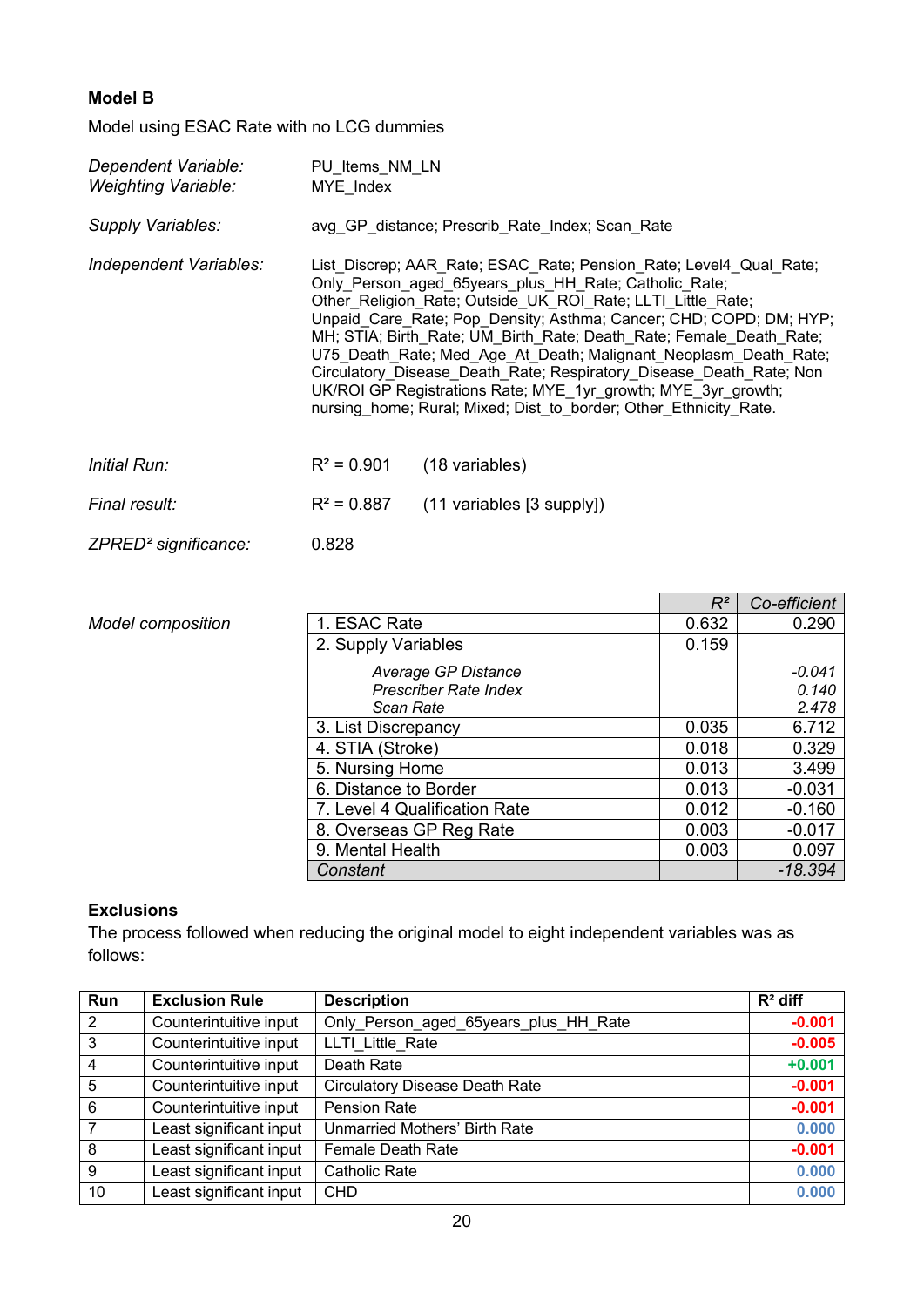| Run             | <b>Exclusion Rule</b>   | <b>Description</b>          | $R^2$ diff |
|-----------------|-------------------------|-----------------------------|------------|
| 11              | Least significant input | Outside UK ROI Rate         | $-0.001$   |
| 12 <sup>2</sup> | Least significant input | <b>Other Ethnicity Rate</b> | $-0.001$   |
| 13              | Least significant input | U75 Death Rate              | $-0.001$   |
| 14              | Least significant input | Asthma                      | 0.000      |
| 15              | Least significant input | Median Age At Death         | 0.000      |
| 16              | Least significant input | MYE 1yr growth              | 0.000      |
| 17              | Least significant input | <b>Population Density</b>   | $-0.001$   |
| 18              | Least significant input | <b>Birth Rate</b>           | $-0.002$   |

The following variables were never included in the model during any of the runs:

Other\_Religion\_Rate; Outside\_UK\_ROI\_Rate; Cancer; COPD; DM; HYP; Malignant\_Neoplasm\_Death\_Rate; Respiratory\_Disease\_Death\_Rate; MYE\_3yr\_growth; Rural; Mixed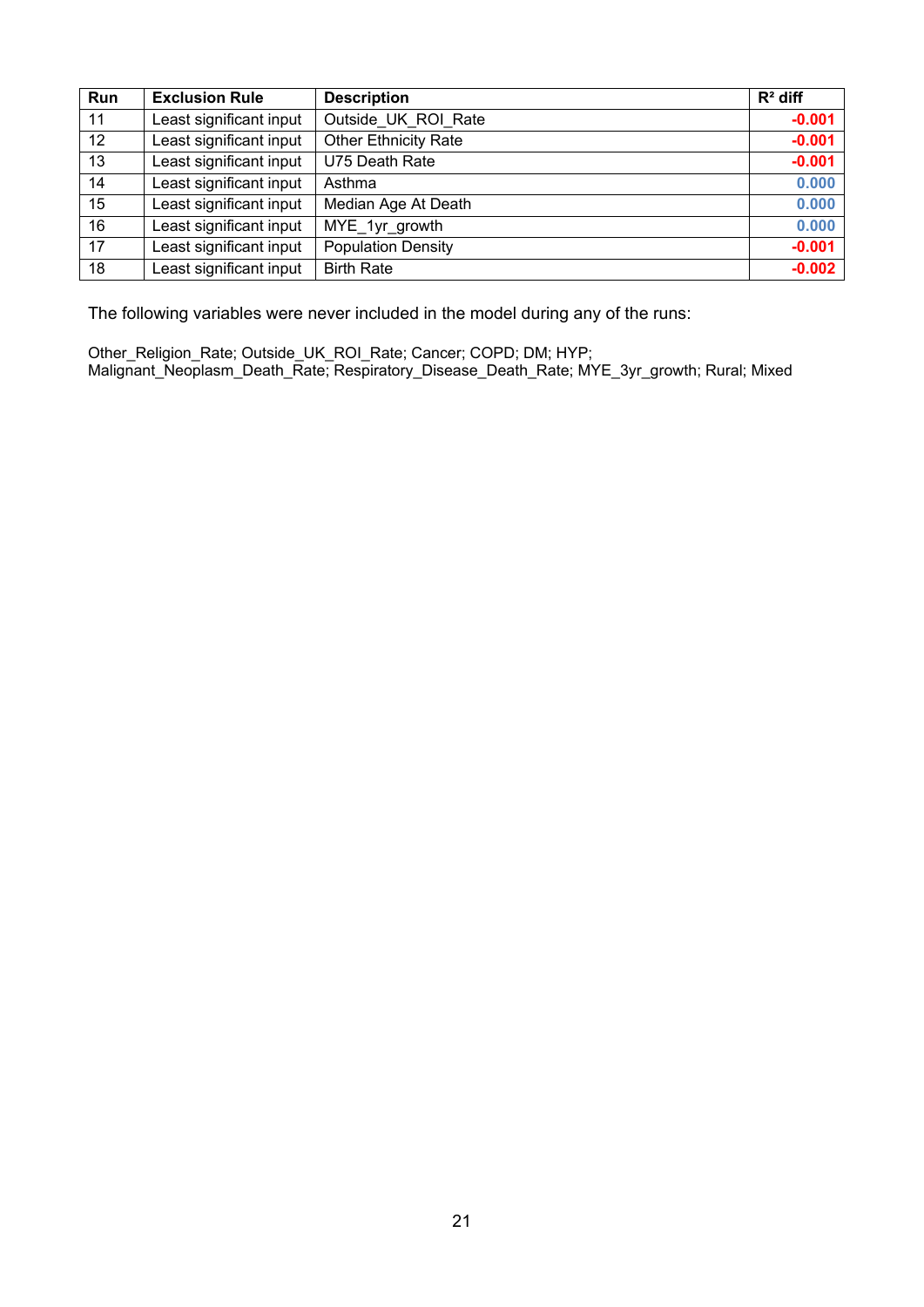## <span id="page-21-0"></span>**Appendix 2: Sample SOA level scores**

| <b>SOA</b> | <b>SOA Name</b>     | <b>LGD</b>              | <b>Rank</b> | <b>Score</b> |
|------------|---------------------|-------------------------|-------------|--------------|
| 95GG19S1   | Crumlin 1 (Belfast) | <b>Belfast</b>          | 1           | 1.88         |
| 95GG51S3   | Woodvale 3          | <b>Belfast</b>          | 2           | 1.76         |
| 95MM10S1   | Creggan Central 1   | Derry City and Strabane | 3           | 1.72         |
| 95MM13S2   | Culmore 2           | Derry City and Strabane | 4           | 1.71         |
| 95GG48S2   | Whiterock 2         | <b>Belfast</b>          | 5           | 1.71         |
| 95GG40S2   | Shankill 2          | <b>Belfast</b>          | 6           | 1.70         |
| 95SS06S2   | Collin Glen 2       | <b>Belfast</b>          | 7           | 1.69         |
| 95GG48S3   | Whiterock 3         | <b>Belfast</b>          | 8           | 1.69         |
| 95MM12S2   | Crevagh 2           | Derry City and Strabane | 9           | 1.68         |
| 95MM06S2   | Carn Hill 2         | Derry City and Strabane | 10          | 1.67         |

### **1. SOAs with highest additional needs scores – Models A and B**

Scores are relative to the NI average (NI = 1.00)

## **2. SOAs with lowest additional needs scores – Models A and B**

| <b>SOA</b> | <b>SOA Name</b> | <b>LGD</b>                       | Rank | <b>Score</b> |
|------------|-----------------|----------------------------------|------|--------------|
| 95AA01S1   | Aldergrove 1    | Antrim and Newtownabbey          | 890  | 0.45         |
| 95GG42S3   | Stranmillis 3   | <b>Belfast</b>                   | 889  | 0.51         |
| 95GG42S2   | Stranmillis 2   | <b>Belfast</b>                   | 888  | 0.54         |
| 95GG42S4   | Stranmillis 4   | <b>Belfast</b>                   | 887  | 0.55         |
| 95GG42S1   | Stranmillis 1   | <b>Belfast</b>                   | 886  | 0.55         |
| 95II15S1   | Knockbracken 1  | Lisburn and Castlereagh          | 885  | 0.58         |
| 95GG41S2   | Stormont 2      | <b>Belfast</b>                   | 884  | 0.59         |
| 95WW19S3   | Jordanstown 3   | Antrim and Newtownabbey          | 883  | 0.60         |
| 95WW23S2   | Rostulla 2      | Antrim and Newtownabbey          | 882  | 0.61         |
| 95SS09S1   | Drumbo 1        | Belfast; Lisburn and Castlereagh | 881  | 0.62         |

Scores are relative to the NI average (NI = 1.00)